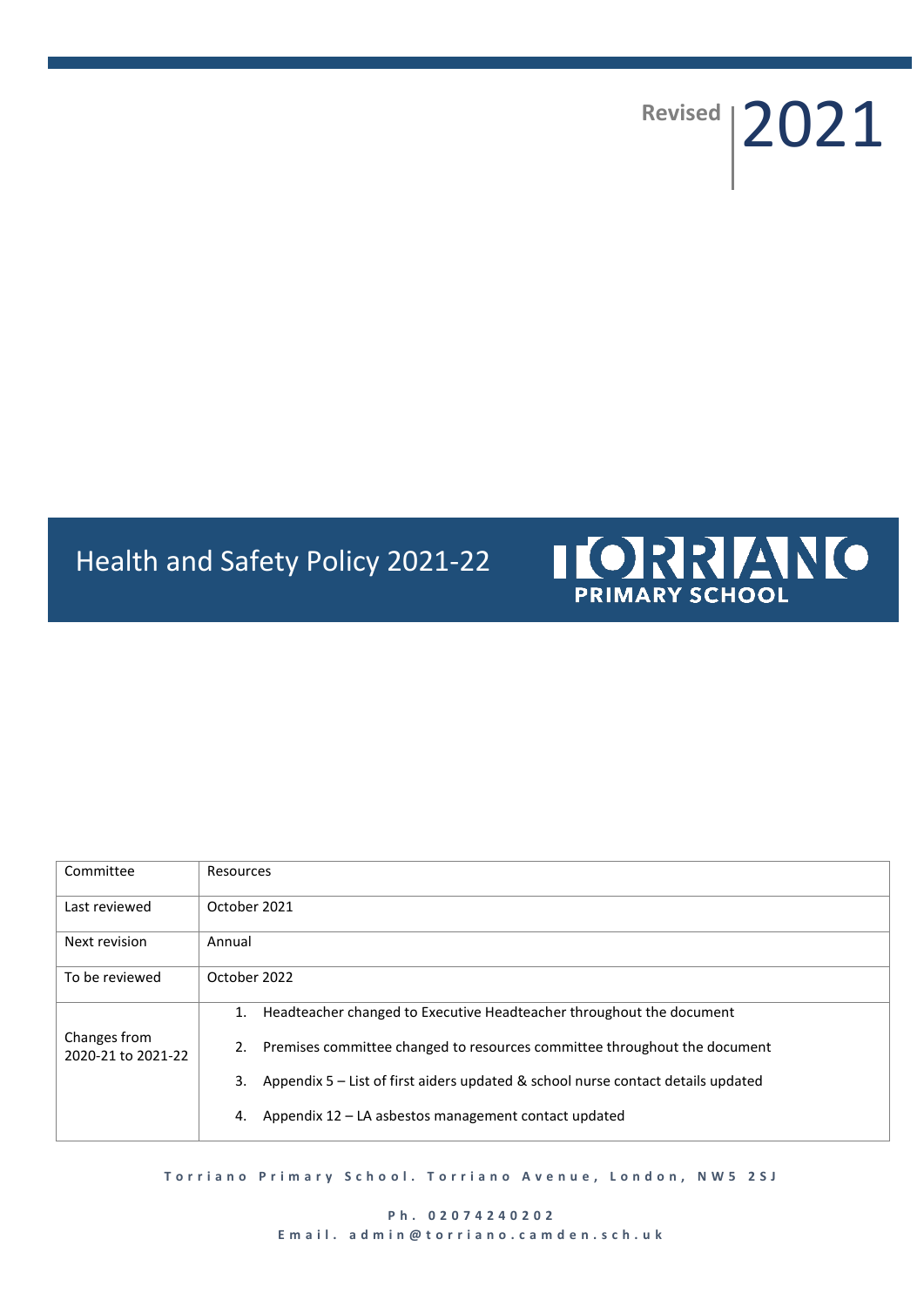### **Introduction**

# **MODEL HEALTH AND SAFETY STATEMENT FOR SCHOOLS**

- 1. This document provides a customisable template to assist schools in producing a written health and safety policy.
- 2. The model policy is based upon London Borough of Camden (LBC) Council's criteria for schools where it is the employer; it is for the governing body of Foundation, VA and Academy<sup>1</sup> schools to determine whether to adopt such arrangements and schools should ensure this is customised to fit their individual circumstances.
- 3. Areas which will require customisation are highlighted in red, in order to help to meet the requirements of different schools some alternative wording is suggested and such alternatives are separated by / within square brackets [ ]. Further customisation will be required for those schools where the Local Authority (LA) is not the employer.
- 4. Under the Health and Safety at Work etc. Act 1974, it is the duty of an employer to have an up to date written statement of health and safety, this general policy must be complemented by a school policy statement.
- 5. Adapting the model policy is the best way of complying with the LA's Health and Safety Policy, demonstrating compliance with statutory duties could be difficult in the absence of a school policy.
- 6. The safety policy should be signed and dated by the Executive Headteacher / Chair of Governors.<sup>2</sup>

## **Writing a Policy Statement**

The main points required in a Health and Safety Policy Statement are:

#### **Part 1: Statement of Intent**

Outlining your commitment to providing a healthy and safe environment for all users of the school i.e. staff, pupils, visitors and contractors.

#### **Part 2: Organisation (roles and responsibilities)**

The organisation section should describe the roles and responsibilities of key personnel,

For example:

1

- Governors
- Executive Headteacher
- Those with responsibility for specific areas or activities which may have been delegated to them e.g. Heads of Department, Site Managers and Caretakers etc.
- Other employees (both teaching and non-teaching) and any volunteers

The procedures for joint management and employee consultation should be detailed. It is recommended that Health and Safety is included as a standing agenda item at relevant staff/team meetings. This allows you to demonstrate communication lines are in place to enable staff to participate in health and safety.

It should be decided whether you require a safety committee in the establishment – small establishments and primary schools are unlikely to need a safety committee. Where such a committee exists, then you should describe briefly its constitution and functions.

<sup>&</sup>lt;sup>1</sup> References to academies should be taken to include free and studio schools.

<sup>&</sup>lt;sup>2</sup> References to governors should be taken to mean whoever is responsible for fulfilling governance functions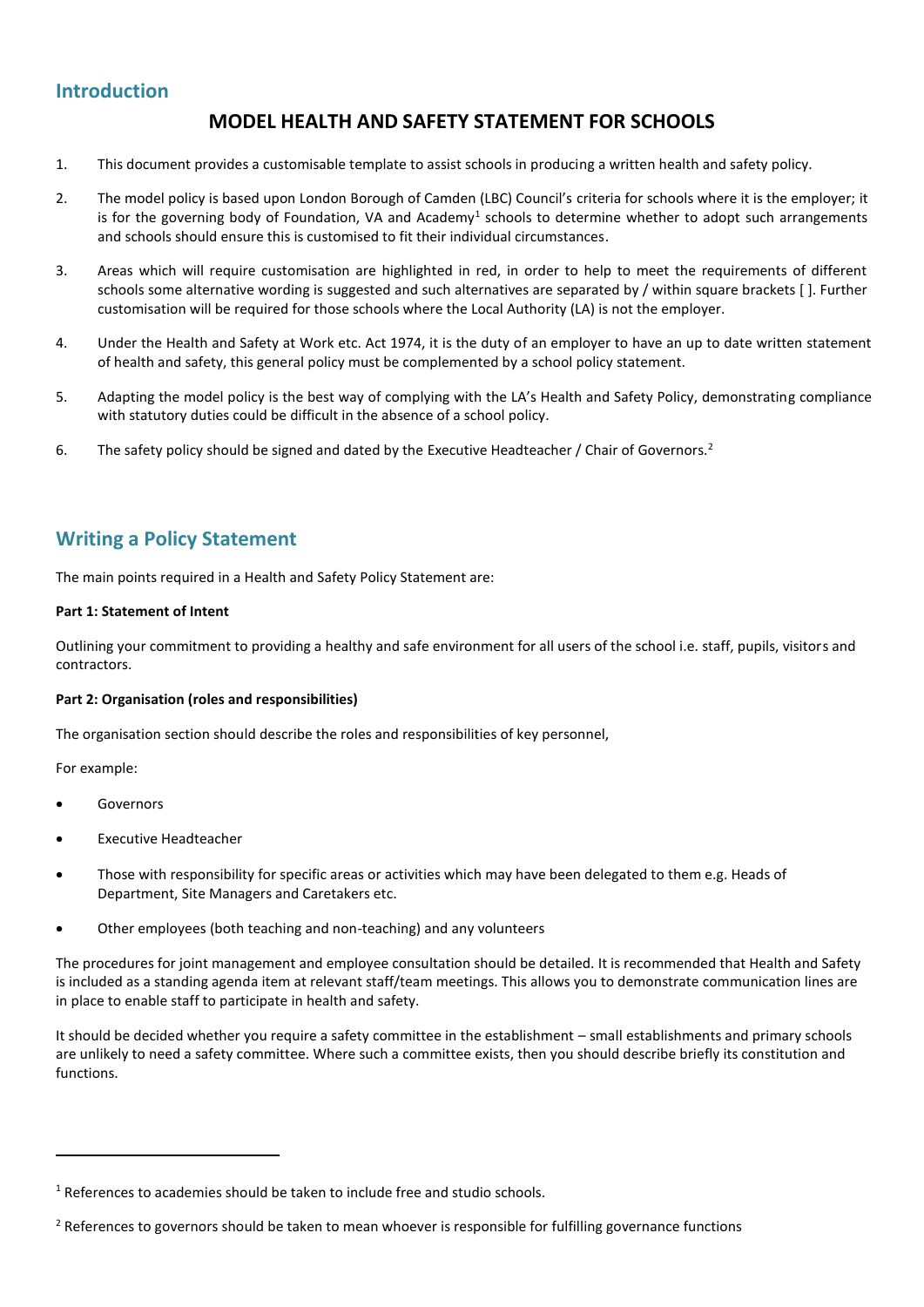#### **Part 3 Arrangements**

The arrangements section details the school's local procedures for controlling significant risks and makes clear any specific roles and responsibilities in managing these.

The model policy details as appendices some of the key areas for which local arrangements may be required, depending on the nature of the risks not all may be relevant.

[DfE Health and Safety: advice for schools](https://www.gov.uk/government/publications/health-and-safety-advice-for-schools) provides a similar list of areas for inclusion in a school health and safety policy.

#### **Arrangements for Policy Review**

- 1. Governors are required to take steps to ensure that they are kept informed of Camden Council's advice and guidance on health and safety matters.
- 2. It is recommended that Health and Safety is a regular item on the agenda of either a full meeting of the governing/senior management body or an appropriate sub-committee of governors (e.g. premises, resources etc.).
- 3. Establishments will need to review and amend where necessary their Health and Safety policy from time to time. It is recommended that a review be carried out annually. (The legislation requires this is done no longer than every 2 years)
- 4. Once completed the policy should be communicated to all staff (teaching and support staff) and be linked to the induction of all new staff.

**For further information and guidance contact: Schools' Health and Safety Advisor on 020 7974 5672.**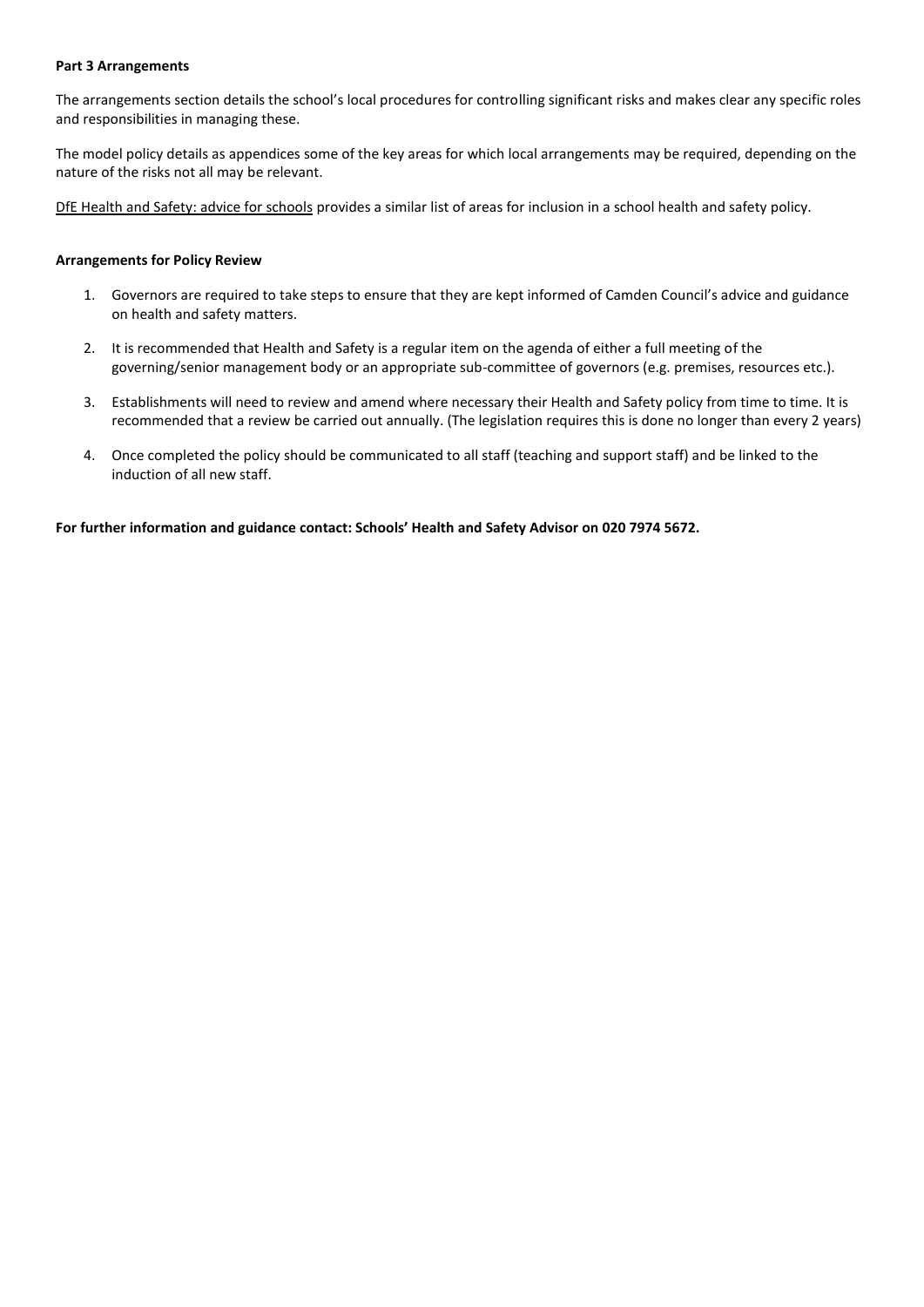# **Health and Safety Policy for Torriano Primary School**

#### **PART 1 - STATEMENT OF INTENT**

The aim of the governing body and the Executive Headteacher is to provide a safe and healthy working and learning environment for staff, pupils and visitors. This will be achieved by implementing the health and safety objectives detailed in this policy.

Torriano Primary School attaches great importance to the health, safety and welfare at work of all its employees and other users, particularly children, parents and visitors, so far as it is reasonably practicable. This statement sets out how these duties will be conducted and includes a description of the school's organisation and arrangements for dealing with different areas of risk.

Details of how these areas of risk will be addressed are given in the arrangements section.

This policy will be brought to the attention of all members of staff. A copy can be requested via the admin office or by emailing [admin@torriano.camden.sch.uk](mailto:admin@torriano.camden.sch.uk)

This policy statement and the accompanying organisation and arrangements will be reviewed on an annual basis.

This policy should be read in conjunction with Camden Health and Safety Policies and all relevant school policies.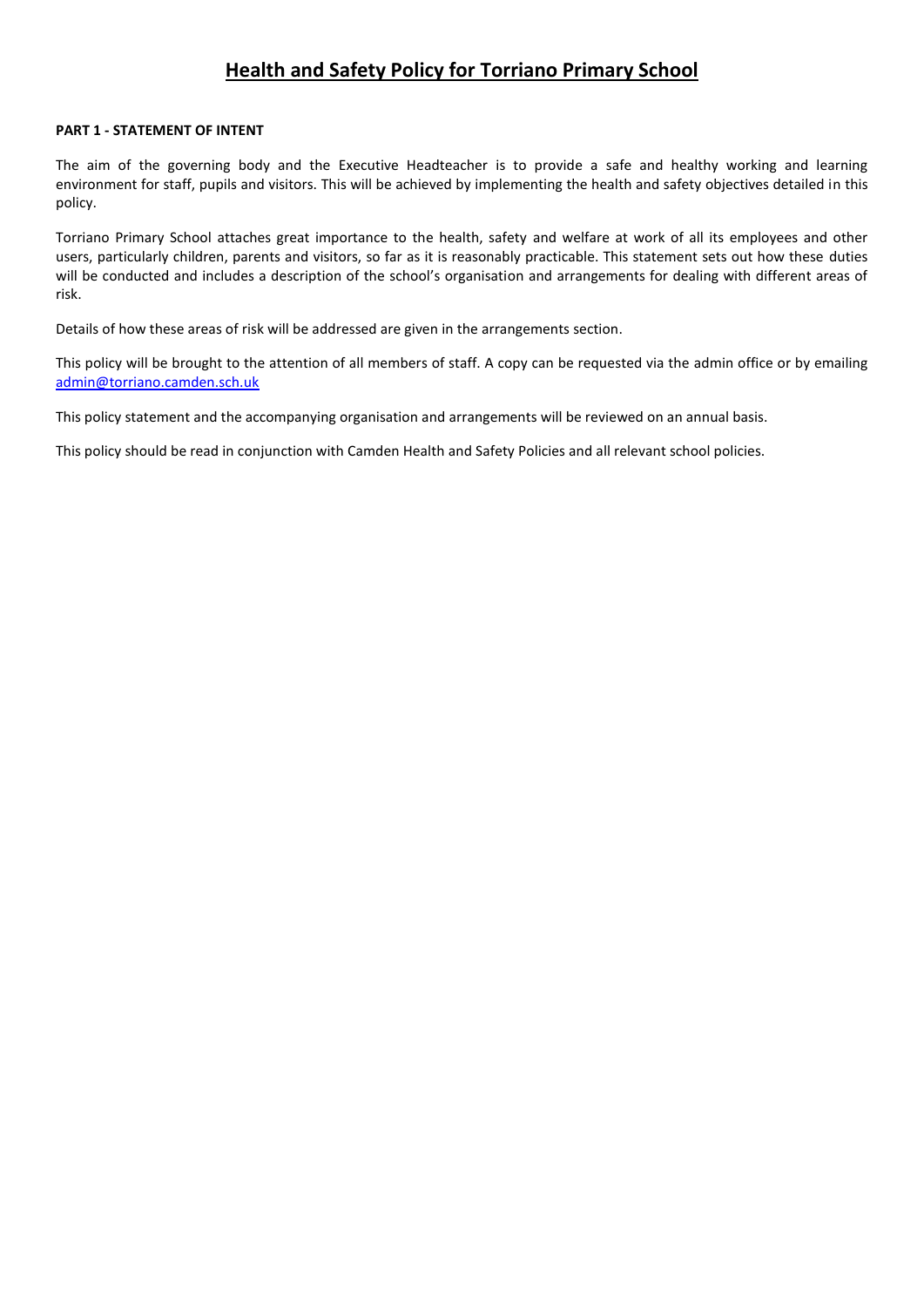#### **PART 2. ORGANISATION**

As the employer, Camden Council has overall responsibility for Health and Safety in Community and Voluntary Controlled Schools.

*At a school level duties and responsibilities have been assigned to staff and governors as detailed below.*



#### **Responsibilities of the Governing Body**

The Governing Body are responsible for ensuring health and safety management systems are in place and effective. As a minimum these systems should adhere to the LA's health and safety policy, procedures and standards as detailed in the **[myDrive](https://my.uso.im/drive/folder/0)** website.

The Resources Committee has been appointed to receive relevant information, monitor the implementation of policies and procedures and to feedback health and safety issues and identified actions to the Governing Body.

The Governing body will receive regular reports from the Executive Headteacher or other nominated member of staff in order to enable them to provide and prioritise resources for health and safety issues.

Where required the Governing body will seek specialist advice on health and safety which the establishment may not feel competent to deal with. The Health & Safety Team provide competent health and safety advice for Community, Community Special and VC schools.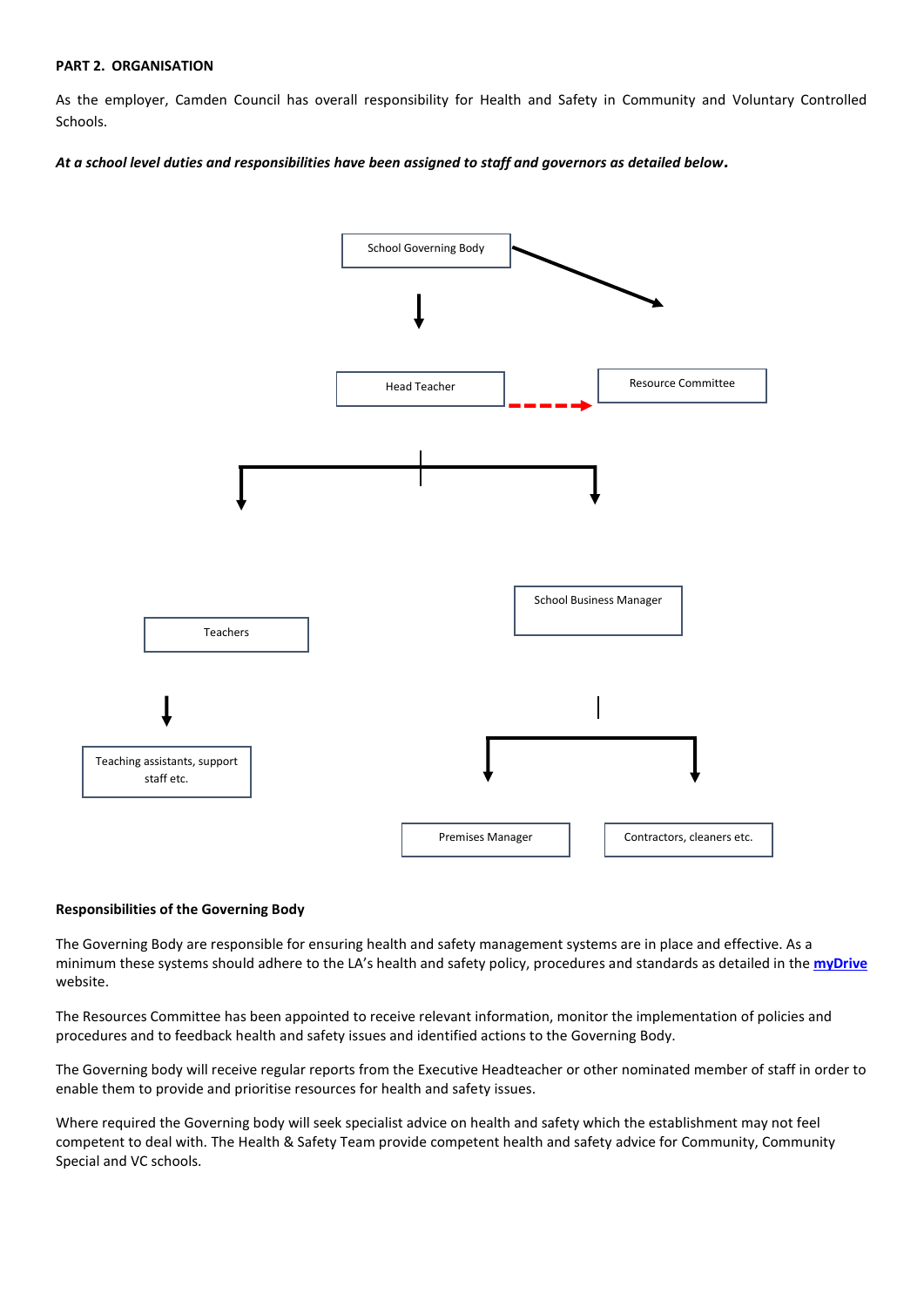#### **Responsibilities of the Executive Headteacher**

Overall responsibility for the day to day management of health and safety in accordance with the LA's health and safety policy and procedures rests with the Executive Headteacher.

The Executive Headteacher has responsibility for:

- Co-operating with the LA and Governing Body to enable health and safety policy and procedures to be implemented and complied with.
- Communicating the policy and other appropriate health and safety information to all relevant people including contractors.
- Ensuring effective arrangements are in place to pro-actively manage health and safety by conducting and reviewing inspections and risk assessments and implementing required actions.
- Reporting to the Governing body on health and safety performance and any safety concerns/ issues which may need to be addressed by the allocation of funds.
- Ensuring that the premises, plant and equipment are maintained in a safe and serviceable condition.
- Reporting to the LA any significant risks which cannot be rectified within the establishment's budget.
- Ensuring all staff are competent to carry out their roles and are provided with adequate information, instruction and training.
- Ensuring consultation arrangements are in place for staff and their trade union representatives (where appointed) and recognising the right of trade unions in the workplace to require a health and safety committee to be set up.
- Monitoring purchasing and contracting procedures to ensure health and safety is included in specifications & contract conditions.

Whilst overall responsibility for health and safety cannot be delegated, the Executive Headteacher may choose to delegate certain tasks to other members of staff.

#### **Responsibilities of other staff holding posts of special responsibility**

*The Executive Headteacher will:* 

- Apply the school's health and safety policy to their own department or area of work.
- Ensure staff, under their control, are aware of and follow relevant published health and safety guidance (from sources such as CLEAPSS, AfPE etc.)
- Ensure health and safety risk assessments are undertaken for the activities for which they are responsible and that identified control measures are implemented.
- Ensure that appropriate safe working procedures are brought to the attention of all staff under their control.
- Take appropriate action on health, safety and welfare issues referred to them, informing the head or individual with delegated responsibility of any problems they are unable to resolve within the resources available to them.
- Carry out regular inspections of their areas of responsibility and report / record these inspections.
- Ensure the provision of sufficient information, instruction, training and supervision to enable staff and pupils to avoid hazards and contribute positively to their own health and safety.
- Ensure that all accidents (including near misses) occurring within their area of responsibility are promptly reported and investigated.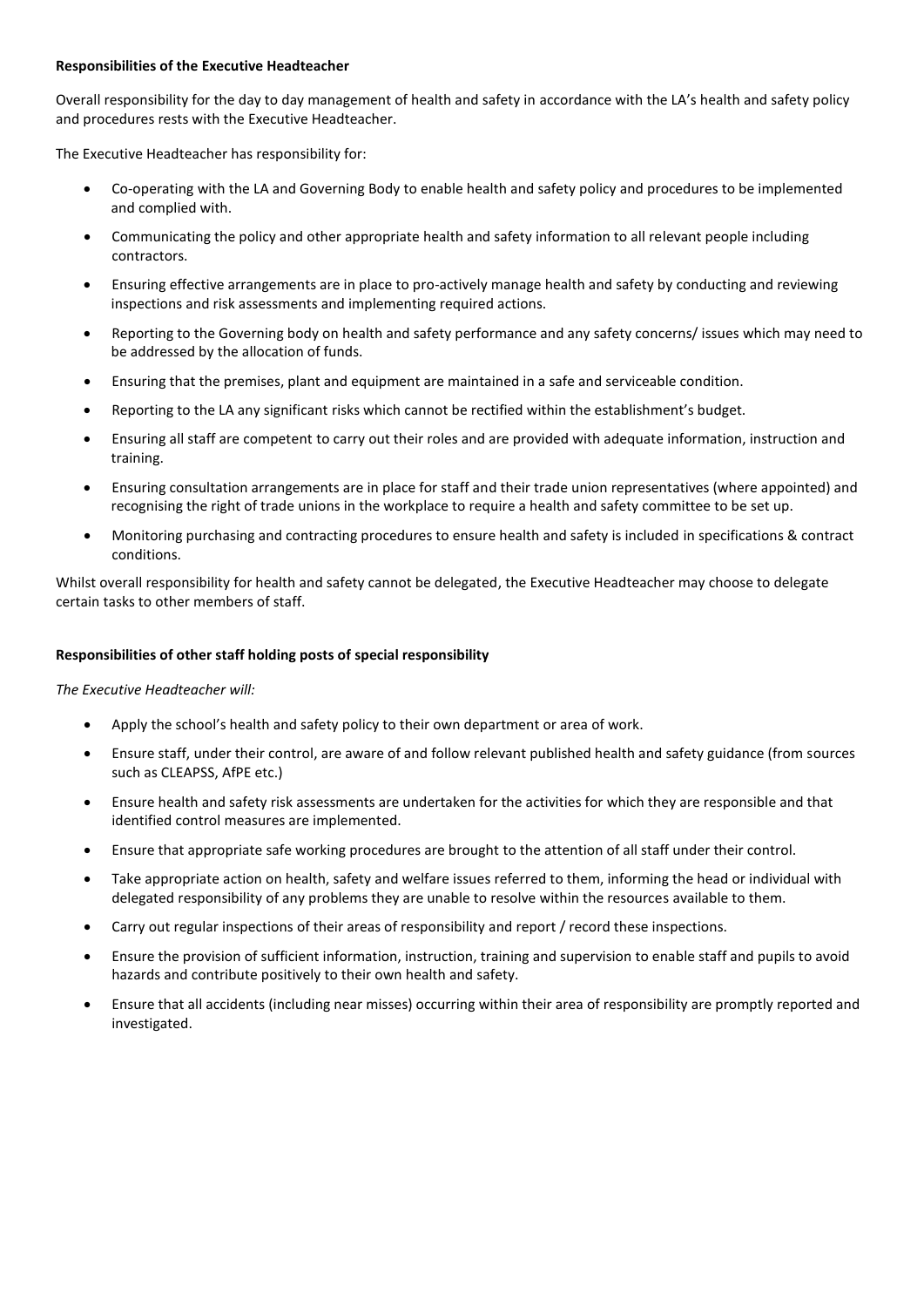#### **Responsibilities of employees**

Under the Health and Safety at Work Act etc. 1974 all employees have general health and safety responsibilities. All employees have responsibility to:

- Take reasonable care for the health and safety of themselves and others in undertaking their work.
- Comply with the school's health and safety policy and procedures at all times.
- Report all accidents and incidents in line with the reporting procedure.
- Co-operate with school management on all matters relating to health and safety.
- Not to intentionally interfere with or misuse any equipment or fittings provided in the interests of health safety and welfare.
- Report all defects in condition of premises or equipment and any health and safety concerns immediately to their line manager.
- Ensure that they only use equipment or machinery that they are competent / have been trained to use.
- Make use of all necessary control measures and personal protective equipment provided for safety or health reasons.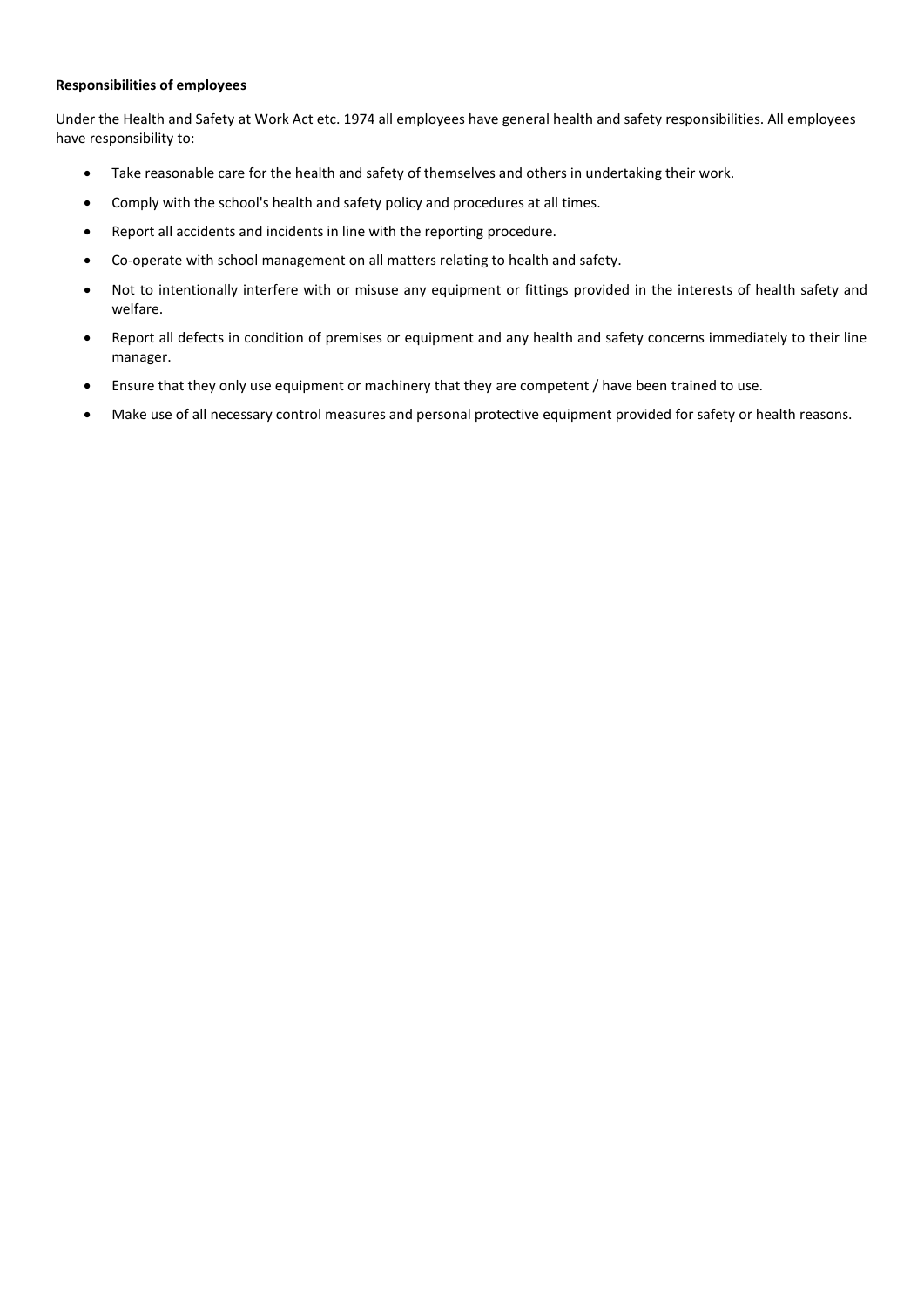#### **PART 3 - ARRANGEMENTS**

Detailed information on LBC's expectations can be found in MyDrive and the **Education Health and Safety Document Library**.

| Appendix 1  | <b>Risk Assessments</b>                          |
|-------------|--------------------------------------------------|
| Appendix 2  | Health and Safety Monitoring and Inspection      |
| Appendix 3  | Fire Evacuation and other Emergency Arrangements |
| Appendix 4  | Inspection / Maintenance of Emergency Equipment  |
| Appendix 5  | <b>First Aid and Medication</b>                  |
| Appendix 6  | Offsite Visits & School Journeys                 |
| Appendix 7  | <b>Accidents &amp; Incident Reporting</b>        |
| Appendix 8  | Health and Safety Information and Training       |
| Appendix 9  | Personal Safety / Lone Working                   |
| Appendix 10 | Premises Work Equipment                          |
| Appendix 11 | Flammable and Hazardous Substances               |
| Appendix 12 | Asbestos Management                              |
| Appendix 13 | Lifting and Handling                             |
| Appendix 14 | <b>Contractor Management</b>                     |
| Appendix 15 | Work at Height                                   |
| Appendix 16 | Display Screen Equipment (DSE)                   |
| Appendix 17 | Lettings/ Shared use of Premises                 |
| Appendix 18 | Vehicles on Site                                 |
| Appendix 19 | Minibuses                                        |
| Appendix 20 | Stress / Wellbeing                               |
| Appendix 21 | Legionella Management                            |
| Appendix 22 | <b>Work Experience</b>                           |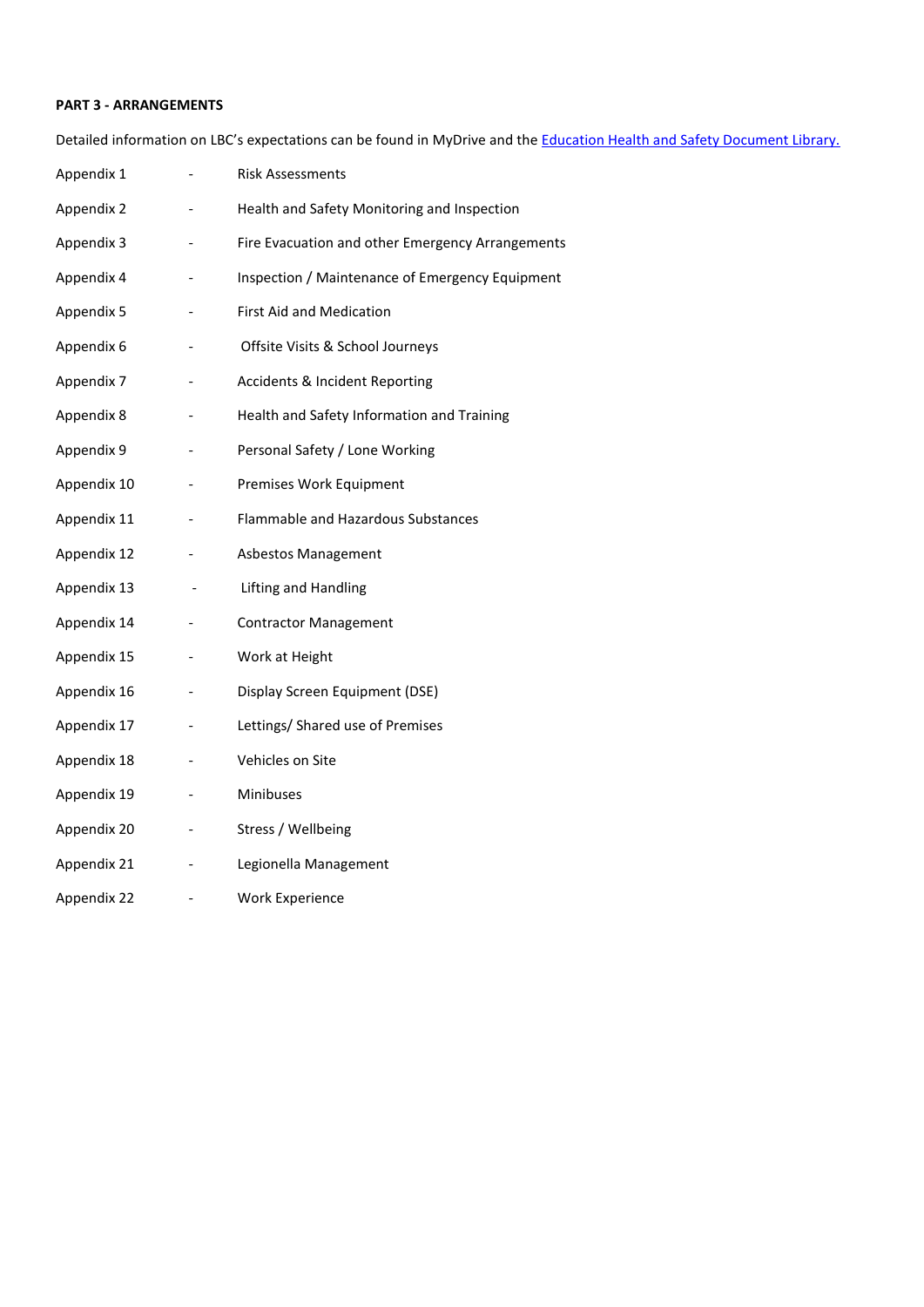#### **APPENDIX 1:**

#### **RISK ASSESSMENTS**

#### **General Risk Assessments**

The school conducts and documents risk assessments for all activities presenting a significant risk. These are co-ordinated by teachers or SBM following guidance and are approved by the Executive Headteacher.

Risk assessments are available for all staff to review and are held centrally in the assessments will be reviewed on an annual stage or when the work activity changes, whichever is the soonest. Staff will be made aware of any changes to risk assessments relating to their work.

#### **Individual Risk Assessments**

Specific assessments relating to staff member(s) or pupil(s) are held on that individual's file and will be undertaken by the School Business Manager. Such risk assessments will be reviewed on a regular basis.

It is the responsibility of all staff to inform their line manager of any medical conditions (including pregnancy) which may impact upon their work.

#### **Curriculum Activities**

Risk assessments for curriculum activities will be carried out by subject co-ordinators using the relevant codes of practice and model risk assessments detailed below. Whenever a new course is adopted or developed all activities must be checked against these and significant findings incorporated into texts in daily use such as scheme of work, lesson plans etc.

#### **Primary Schools:**

- Be Safe! Health and Safety in primary science and technology, 4th Edition ASE
- National Society for Education in Art & Design (NSEAD) <http://www.nsead.org/hsg/index.aspx>
- Safe Practice in Physical Education and School Sport' Association of PE 'AfPE' <http://www.afpe.org.uk/>

#### **APPENDIX 2:**

#### **HEALTH AND SAFETY MONITORING AND INSPECTION**

A general inspection of the site will be conducted on a termly basis and be undertaken / co-ordinated by the SSO's and SBM.

Inspections of individual departments will be carried out by a nominated member of staff.

In both cases the person(s) undertaking inspection will complete a report in writing and submit this to the Executive Headteacher. Responsibility for following up items detailed in the safety inspection report will rest with the Executive Headteacher.

The Resources Committee will be involved/ undertake a review of the school's health and safety management systems on an annual basis and report back to both the relevant sub-committee and full governing body meetings.

Inspections will be conducted jointly with the Executive Headteacher and the establishment's health and safety representative(s) if possible.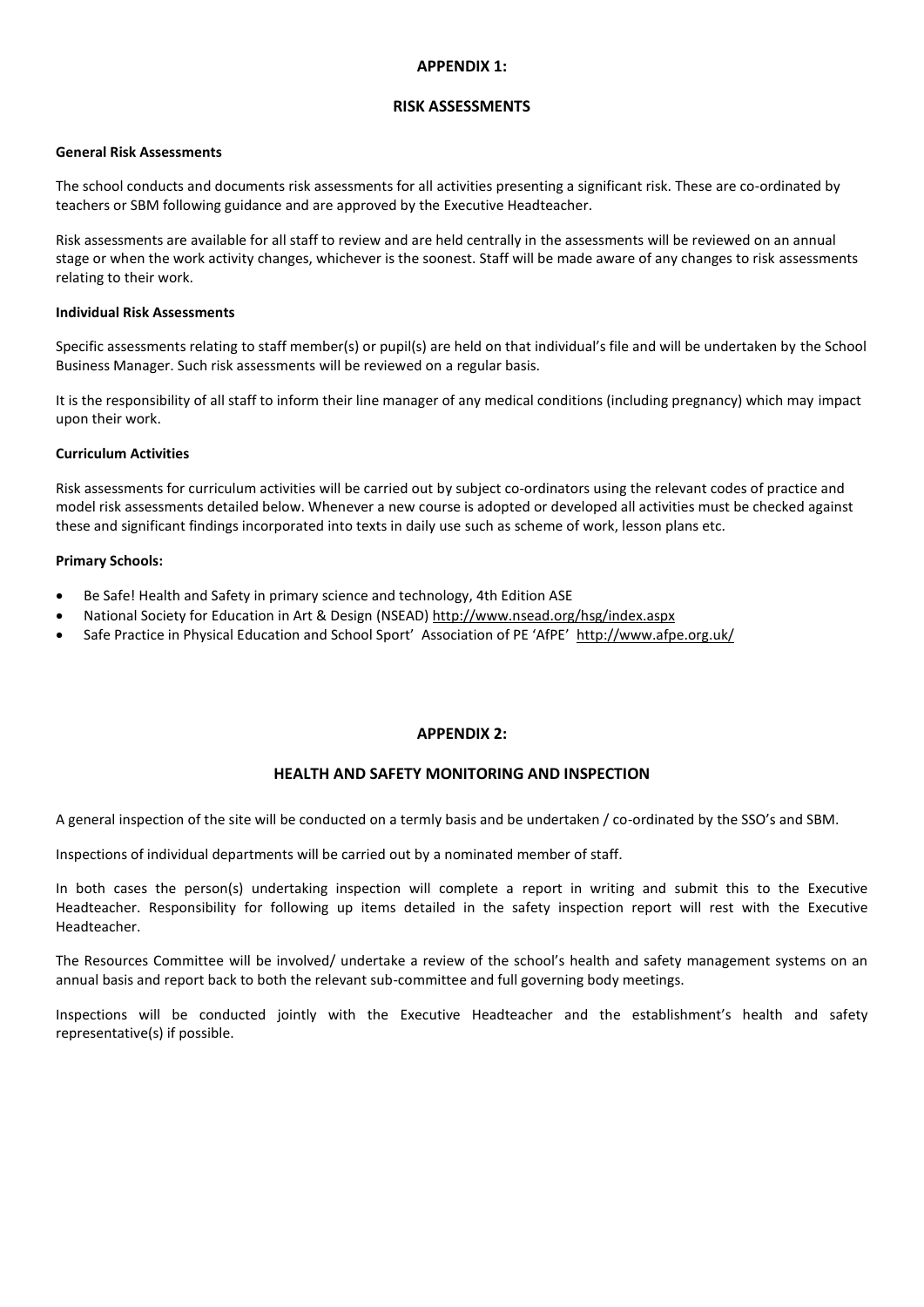#### **APPENDIX 3:**

#### **FIRE EVACUATION AND OTHER EMERGENCY ARRANGEMENTS**

The Executive Headteacher is responsible for ensuring the school's fire risk assessment is undertaken and implemented following guidance contained on the schools website. The fire risk assessment is located in the school's fire log book and will be reviewed on an annual basis.

#### Emergency Procedures

- Fire and emergency evacuation procedures are detailed in separate guidance and a summary posted in each classroom. These procedures will be reviewed at least annually and are made available to all staff as part of the school's induction process.
- Evacuation procedures are also made available to all contractors / visitors.
- Emergency exits, fire alarm call points, assembly points etc. are clearly identified by safety signs and notices.
- Emergency contact and key holder details are maintained by the SSO.

#### **Fire Drills**

Fire drills will be undertaken termly and results recorded in the fire log book.

#### **Fire Fighting**

- Staff must ensure the alarm is raised BEFORE attempting to tackle a fire.
- The safe evacuation of persons is an absolute priority. Staff may only attempt to deal with small fires, **if it is safe to do so without putting themselves at risk**, using portable firefighting equipment.

**Details of service isolation points** (i.e. gas, water, electricity)

| <b>Isolation Point</b> | Location                                                             |
|------------------------|----------------------------------------------------------------------|
| Gas                    | Plant room boiler house                                              |
| Water                  | Plant room boiler house                                              |
| Electricity            | Infants building – Nursery cupboard & Junior building – boiler house |

#### **Details of chemicals and flammable substances on site**.

An inventory of these will be kept by the SSO as appropriate, for consultation.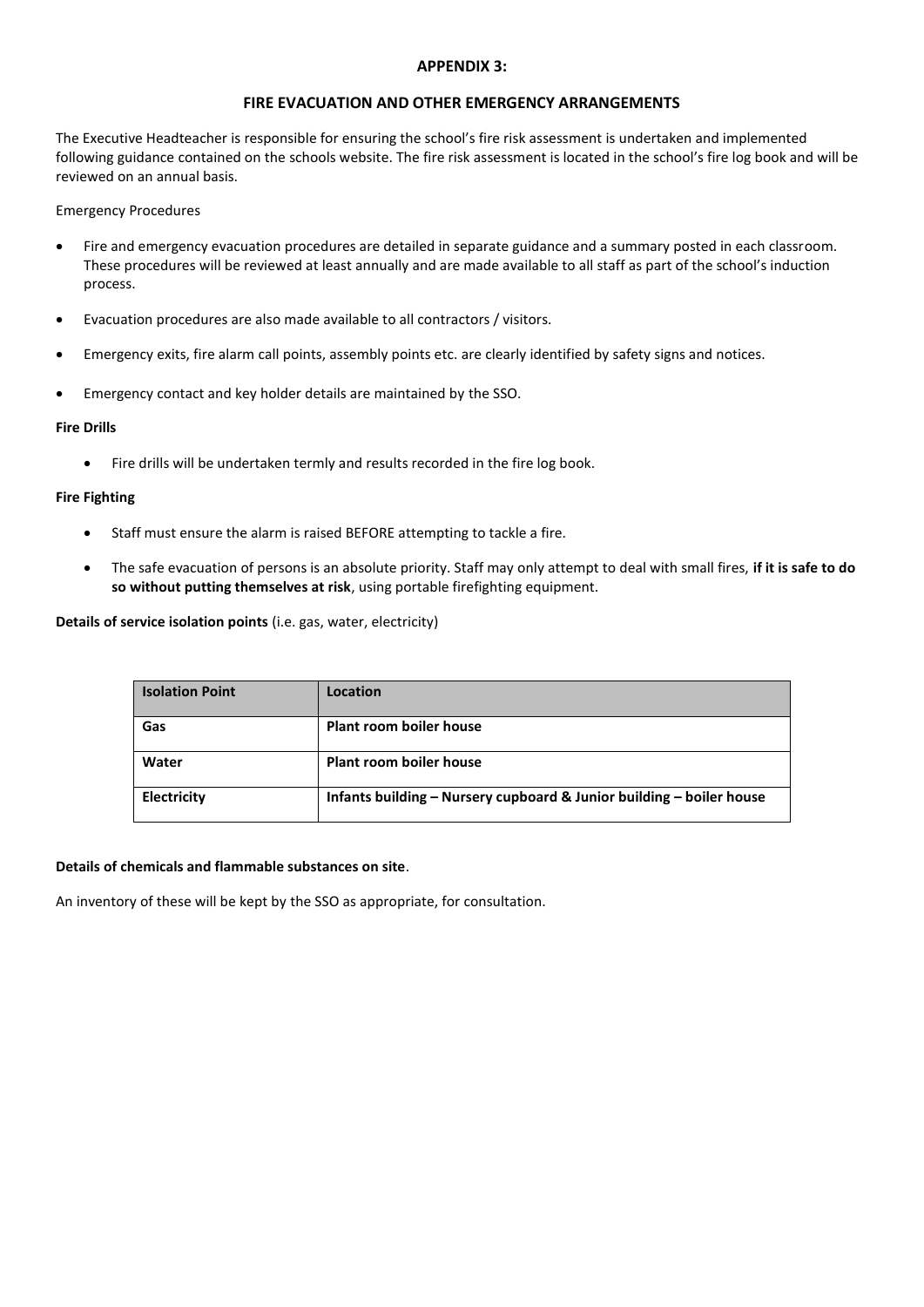#### **APPENDIX 4:**

#### **INSPECTION /MAINTENANCE OF EMERGENCY EQUIPMENT**

The SSO is responsible for ensuring that the school's fire log is kept up to date and that the following inspection / maintenance is undertaken and recorded in the fire log book located in the SSO/ SBM office.

#### **FIRE ALARM SYSTEM**

Fire alarm call points will be tested weekly in rotation. This test will occur on Mondays at 8.00am.

Any defects on the system will be reported immediately to the alarm contractor / electrical engineer.

 Schools that buy into SLA agreement can contact Camden FM by email **[camdenfmservices@camden.gov.uk](mailto:camdenfmservices@camden.gov.uk)** or by phone on **0207 974 2772.**

A fire alarm maintenance contract is in place with Camden FM and the system is tested every 6 months.

#### **FIRE FIGHTING EQUIPMENT**

Weekly checks are carried out in-house to ensure that all firefighting equipment remains available for use and is operational.

An external contractor undertakes an annual maintenance service of all firefighting equipment.

Defective equipment or extinguishers that need recharging should be taken out of service and reported direct to SSO/ SBM.

#### **EMERGENCY LIGHTING SYSTEMS**

These systems will be checked for operation monthly in house and annually a full discharge test and certification of the system will be undertaken by Camden FM.

#### **MEANS OF ESCAPE**

Daily checks for any obstructions on exit routes and ensures all final exit doors are operational and available for use.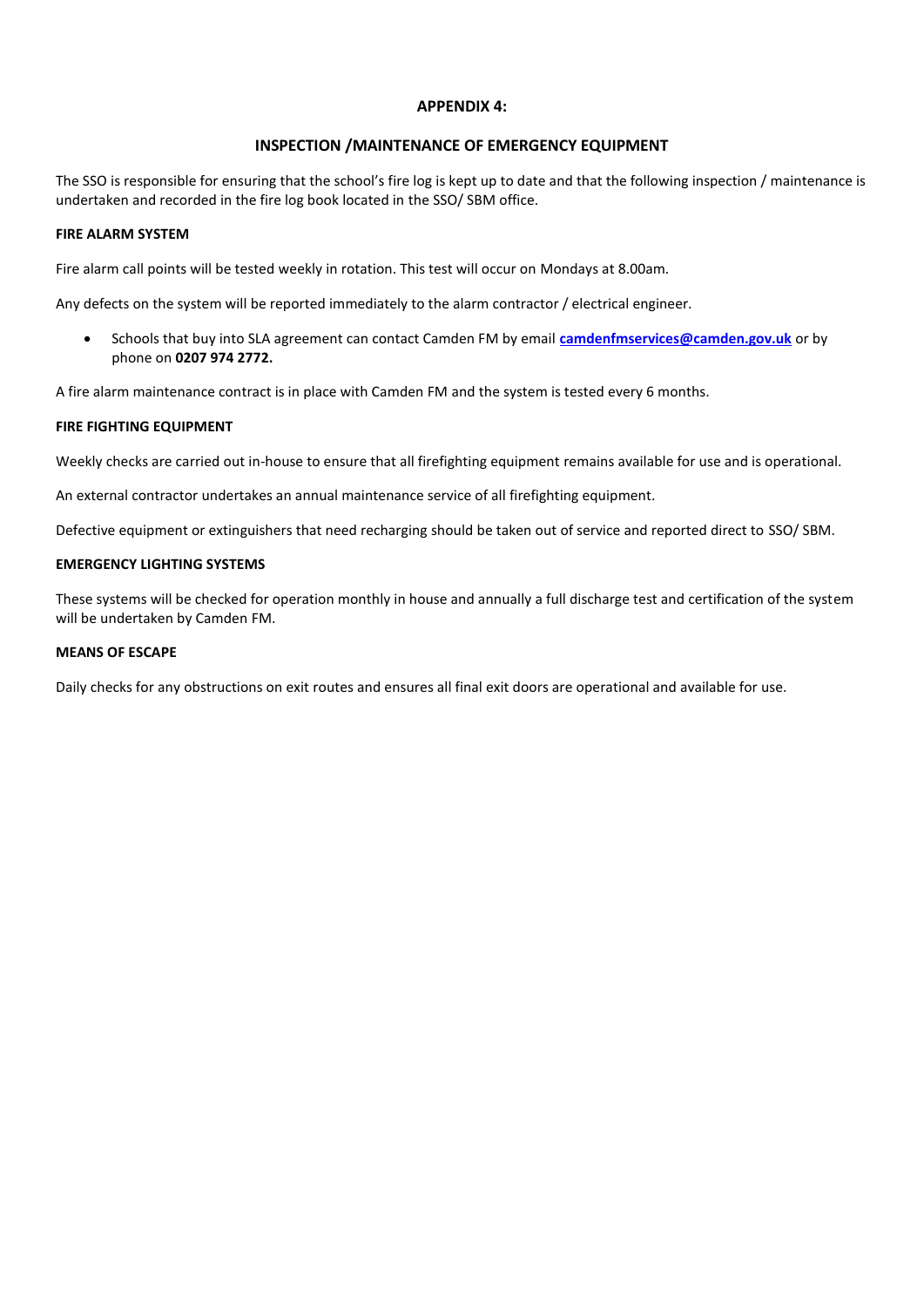#### **APPENDIX 5:**

#### **FIRST AID AND MEDICATION**

The school has assessed the need for first aid provision and identified the following staff to provide first aid (both on site and where required for trips/visits and extra-curricular activities)

#### **TRAINED TO FIRST AID AT WORK LEVEL (18 hr):**

Catriona Hale ext. 110

#### **TRAINED TO EMERGENCY AID LEVEL (6 hr):**

Catriona Hale ext. 110

#### **TRAINED TO EYFS STANDARD (PAEDIATRIC FIRST AID, 12 hr):**

Elaine Beattie Fatema Bulbulia Martine Gafney Patsy Salisbury Catriona Hale Emily Church Husna Begum Doris Williams Yasmin Ali Patricia Jones Dalal Shehrour Georgina Warwick Rana Begum Tuula Lynch Greta Usiene Iliada Fotis Katie Bolger Vjosa Shala Amy O'Keefe Tahmina Ali

First aid qualifications remain valid for 3 years. Michelle Rae (Director of Inclusion) will ensure that refresher training is organised to maintain competence and that new persons are trained should first aiders leave.

#### **FIRST AID BOXES ARE LOCATED AT THE FOLLOWING POINTS:**

Nursery, Medical Room (KS1) & First Aid cupboard (KS2)

Catriona Hale is responsible for regularly checking (termly) that the contents of first aid boxes are complete and replenished as necessary.

**Transport to hospital:** Where a first aider considers it necessary, the injured person will be sent directly to hospital (normally by ambulance). Parents / carers will be notified immediately of all major injuries to pupils.

No casualty will be allowed to travel to hospital unaccompanied and an accompanying adult will be designated in situations where the parents/carers cannot be contacted in time.

Where there is any doubt about the appropriate course of action, the first aider will consult with the Health Service helpline (NHS 111) and, in the case of pupil with the parents/carers.

The school nurse, Mahbuba Sultana, can be contacted on 02033172304 / 07935014826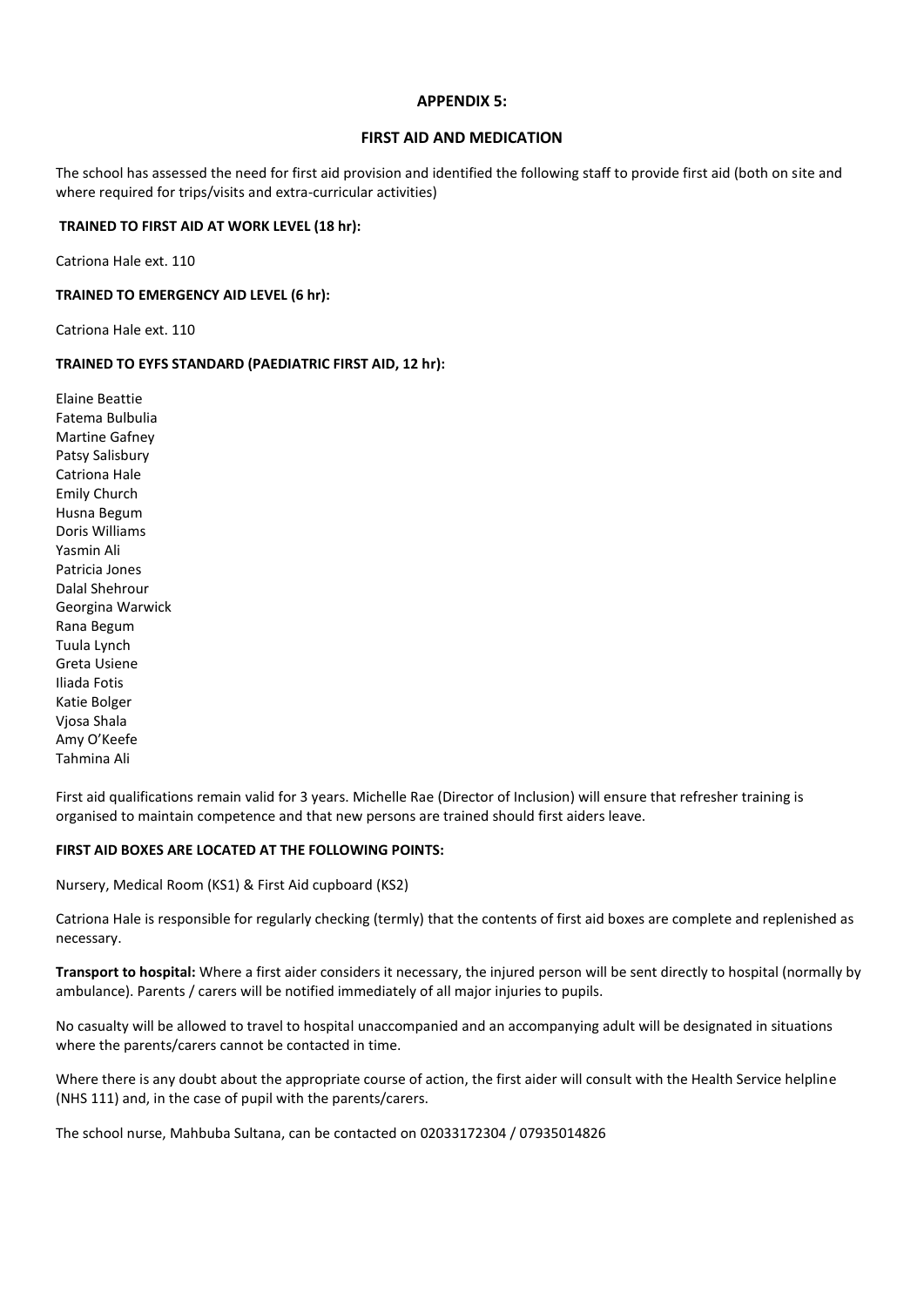#### *Administration of medicines*

All medication will be administered to pupils in accordance with the DfE document [Supporting pupils at school with medical](https://www.gov.uk/government/publications/supporting-pupils-at-school-with-medical-conditions--3)  [conditions.](https://www.gov.uk/government/publications/supporting-pupils-at-school-with-medical-conditions--3) Detailed arrangements are provided in the Medical Policy. No member of staff will administer any medication unless a request form has been completed by the parent / carer.

The admin staff are responsible for accepting medication and checking all relevant information has been provided by parents / carers prior to administering.

Records of administration will be kept in the files in the designated first aid areas (Nursery, Medical Room and KS2 First Aid cupboard)

All non-emergency medication kept in school are securely stored with access strictly controlled. All pupils know how to access their medication.

Where children need to have immediate access to emergency medication i.e. asthma inhalers, epi-pen etc., it will be kept in their closest first aid area, and clearly labelled.

#### **Health Care Plans**

Parents / carers are responsible for providing the school with up to date information regarding their child's health care needs and providing appropriate medication.

Individual health care plans are in place for those pupils with significant medical needs e.g. chronic or ongoing medical conditions such as diabetes, epilepsy, anaphylaxis etc. These plans will be completed at the beginning of the school year / when child enrols / on diagnosis being communicated to the school and will be reviewed annually by the GP and/or school nurse.

All staff are made aware of any relevant health care needs and copies of health care plans are available in the admin office and on the school MIS system, Arbor.

Staff will receive appropriate training related to health conditions of pupils and the administration of medicines by a health professional as appropriate.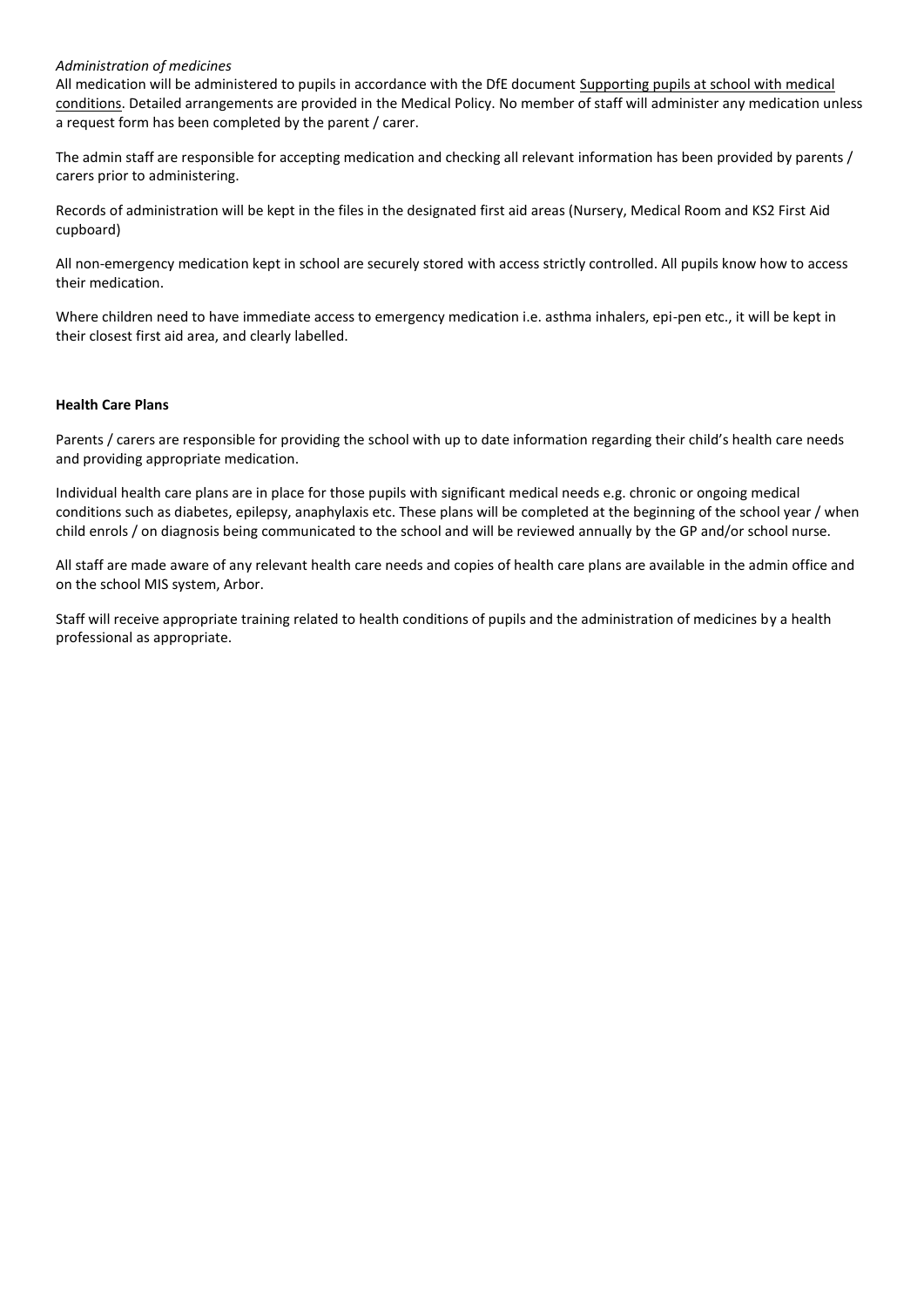#### **APPENDIX 6:**

#### **OFFSITE VISITS & SCHOOL JOURNEYS**

Camden has adopted the Outdoor Education Advisory Panel's national guidance for learning outside the classroom and offsite visits and all offsite visits will be planned following this guidance which can be found in the please click link: **[myDrive](https://my.uso.im/drive/folder/0)**

Camden's Outdoor Education Advisor must be notified of all level 3 trips, which include self-led adventurous activities, fieldwork trips to open or "wild" country, and all trips overseas. This will be done via the use of Evolve, the online notification and approvals system.

Evolve will be used for the planning and approval of **all** residential visits. Relevant risk assessments, participants' names etc. will be attached electronically as required.

The member of staff planning the trip will submit all relevant paperwork and risk assessments relating to the trip to the Executive Headteacher for approval.

Visits are categorised into two main groups. As a rough guide, all trips which fall into the high risk category (formerly Category B) must be notified to Camden's Outdoor Education Advisor. Suitable risk assessments are required for lower risk trips (formerly Category A) and the Executive Headteacher should satisfy themselves that such assessments are suitable and sufficient.

#### **Routine or lower risk activities**

These are visits where risks are no greater than those encountered in everyday school /centre/ club activities. These include for example: parks, museums, libraries etc.

Notification procedures are determined by the governing body but in all cases authorisation by the Executive Headteacher is required. These trips can be updated onto Evolve (Camden's online Approval system), but this is optional.

#### **Higher risk activities**

#### **These visits must be entered on to Evolve at [www.camdenvisits.org.uk](http://www.camdenvisits.org.uk/)**.

They include potentially 'high risk' activities and are visits where the following criteria apply: travel by air or sea is involved; overnight stay; destinations abroad; adventurous activities are included in the programme; visit involves activities or field-work in a mountainous or coastal environment, or near inland water (rivers, canals, lakes and reservoirs) and swimming (other than lessons given as part of the National Curriculum) is included.

The Executive Headteacher has authorisation for routine (lower risk) visits. The Executive Headteacher is also responsible for ensuring the satisfactory completion of risk assessments.

Camden LA has powers of approval for higher risk visits. The Executive Headteacher is responsible for ensuring full risk assessments are undertaken and consent received from the governing body. The Executive Headteacher is then required to ensure the visit is entered onto Evolve for processing by the LA health and safety adviser. **This must be done as soon as possible and in all cases, at least 2 weeks prior to the visit taking place.**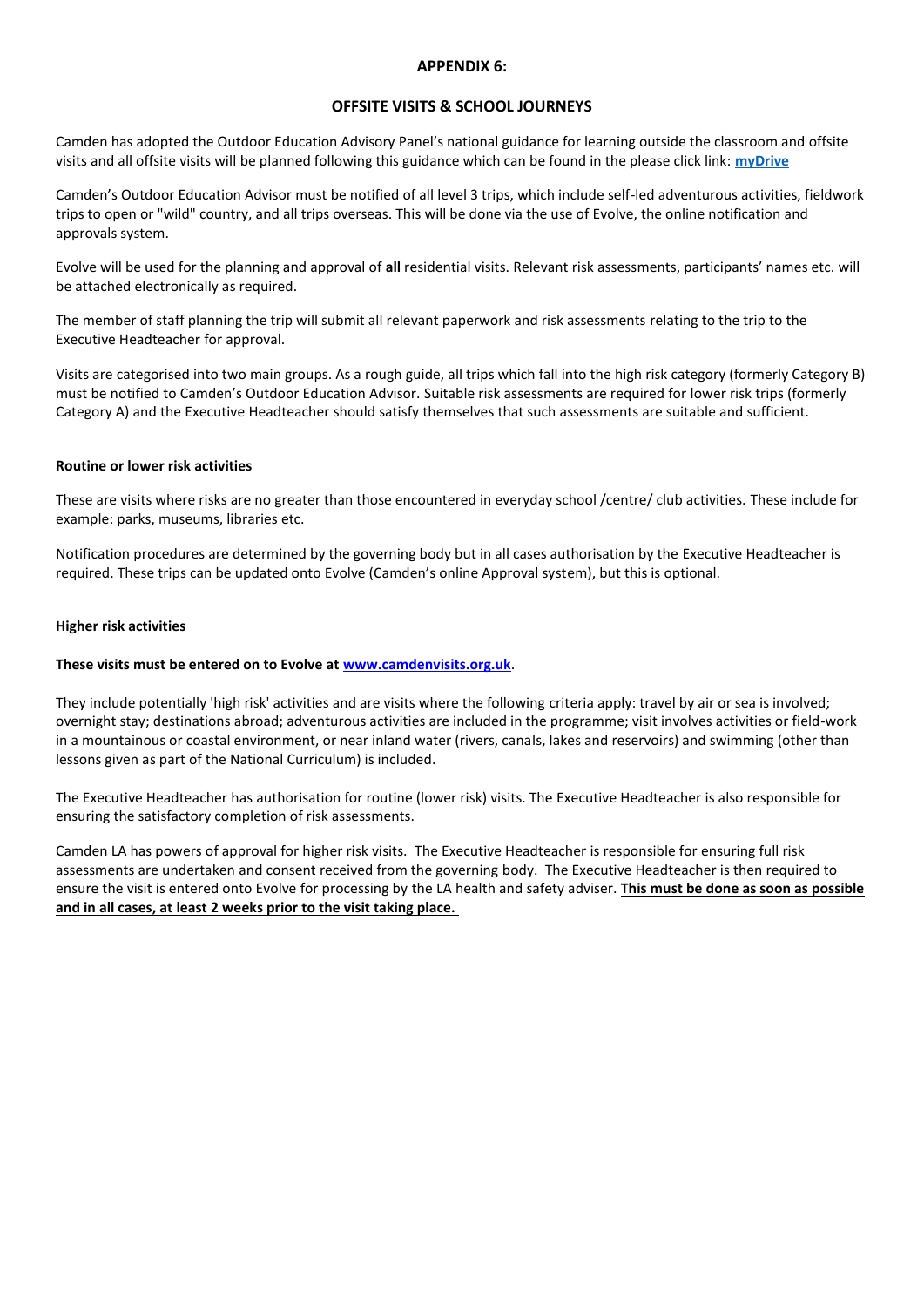#### **APPENDIX 7:**

#### **ACCIDENTS & INCIDENT REPORTING**

#### **Accidents to employees**

Where Camden Local Authority (LA) is the employer (i.e. Community, VC and Community special schools) then **all** employee accidents, no matter how minor, will be reported using the telephone reporting system hosted by **Reportline** on **02920 266787***.* Near misses and occupational ill health will also be reported.

#### **Accidents to pupils and other non-employees (members of public / visitors)**

Online system, CPOMS, is used to record all minor incidents involving individual children. Incidents involving non-employees and more significant incidents as detailed below must also reported to LBC using the telephone reporting system.

- Major injuries.
- Accidents where significant first aid treatment has been provided.
- Accidents which result in the injured person being taken from the scene of the accident directly to hospital.
- Accidents arising from premises / equipment defects.

All major incidents will be reported to the Executive Headteacher and the Governing Body. Parents / carers will be notified immediately of all major injuries. Accidents will be monitored for trends and a report made to the Governing Body as necessary.

The Executive Headteacher, or their nominee, will investigate accidents and take remedial steps to avoid similar instances recurring. Faulty equipment, systems of work etc. must be reported and attended to as soon as possible.

#### **Violence to Staff**

The school takes a serious view of any incidence of violence against its employees and takes responsibility for protecting all its employees from acts of violence and aggression.

Violent incidents towards staff will be reported via Reportline. A system of monitoring incidents of violence and aggression towards employees has been adopted so that appropriate action can be taken to reduce the risk in the workplace.

Violent incidents between pupils will be dealt with in accordance with the school's policy for behaviour management and will not be reported to Reportline unless serious in nature (severity of injury, police involvement etc.).

#### **Reporting to the Health and Safety Executive (HSE)**

Incidents involving a fatality will be reported immediately to the Health and Safety Executive (HSE) on 0845 300 9923 and the **Schools' Health and Safety Advisor on 020 7974 5672.**

Incidents resulting in the following outcomes will be reported to the HSE within 15 days of the incident occurring.

- A pupil or other non-employee being taken directly to hospital for treatment and the accident arising as the result of the condition of the premises / equipment, due to the way equipment or substances were used or due to a lack of supervision / organisation etc.
- Employee absence or inability to carry out their normal duties as the result of a work related accident, for periods of 7 days or more (including weekends and holidays).

#### **Any accident/incident reported to Reportline will be monitored against RIDDOR reporting criteria and reported onto the HSE by Reportline following approval from the Health & Safety team.**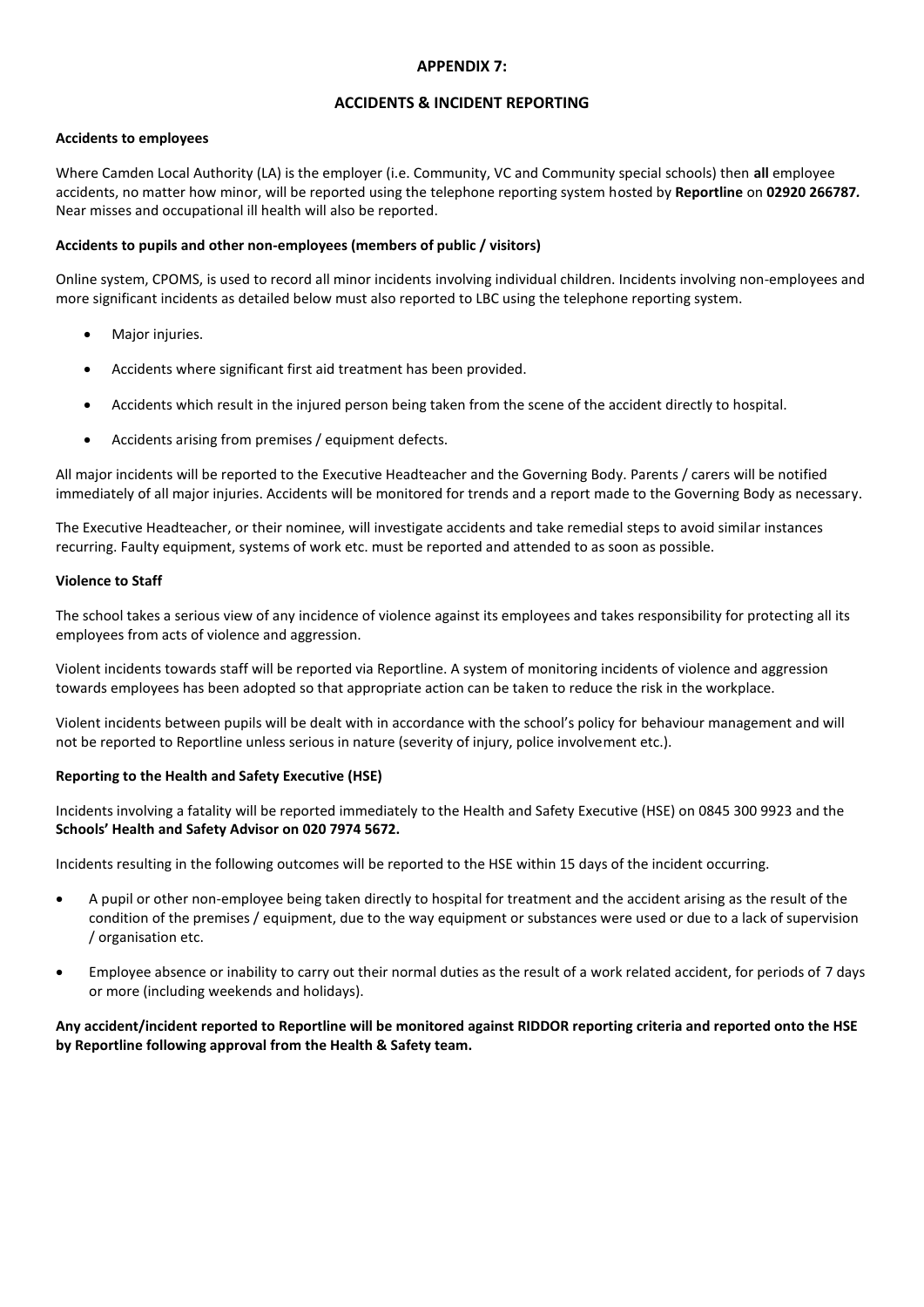#### **APPENDIX 8:**

#### **HEALTH AND SAFETY INFORMATION & TRAINING**

#### **Consultation**

The school is required to establish effective means of communication and consultation and to ensure that health and safety is included in all relevant meetings.

The full governing body meets termly to discuss health, safety and welfare issues affecting staff, pupils or visitors. Action points from meetings are brought forward for review by school management.

The Health and Safety Law poster is displayed in staffrooms and the administration office.

The Camden Health and Safety Team **tel: 020 7974 6655** provides competent health and safety advice for Community and Community Special schools.

Health and Safety Training

All employees will be provided with:

- induction training in the requirements of this policy;
- update training in response to any significant change;
- training in specific skills needed for certain activities, (e.g. use of hazardous substances, work at height, manual handling etc.)
- refresher training where required.

Training records will be kept electronically on the Arbor system.

The School Business Manager is responsible for co-ordinating health and safety training needs and for including details in the training and development plan. This includes a system for ensuring that refresher training is undertaken within the prescribed time limits.

The Executive Headteacher will be responsible for assessing the effectiveness of training received.

Each member of staff is also responsible for drawing the Executive Headteacher's / line manager's attention to their own personal needs for training and for not undertaking duties unless they are confident that they have the necessary competence.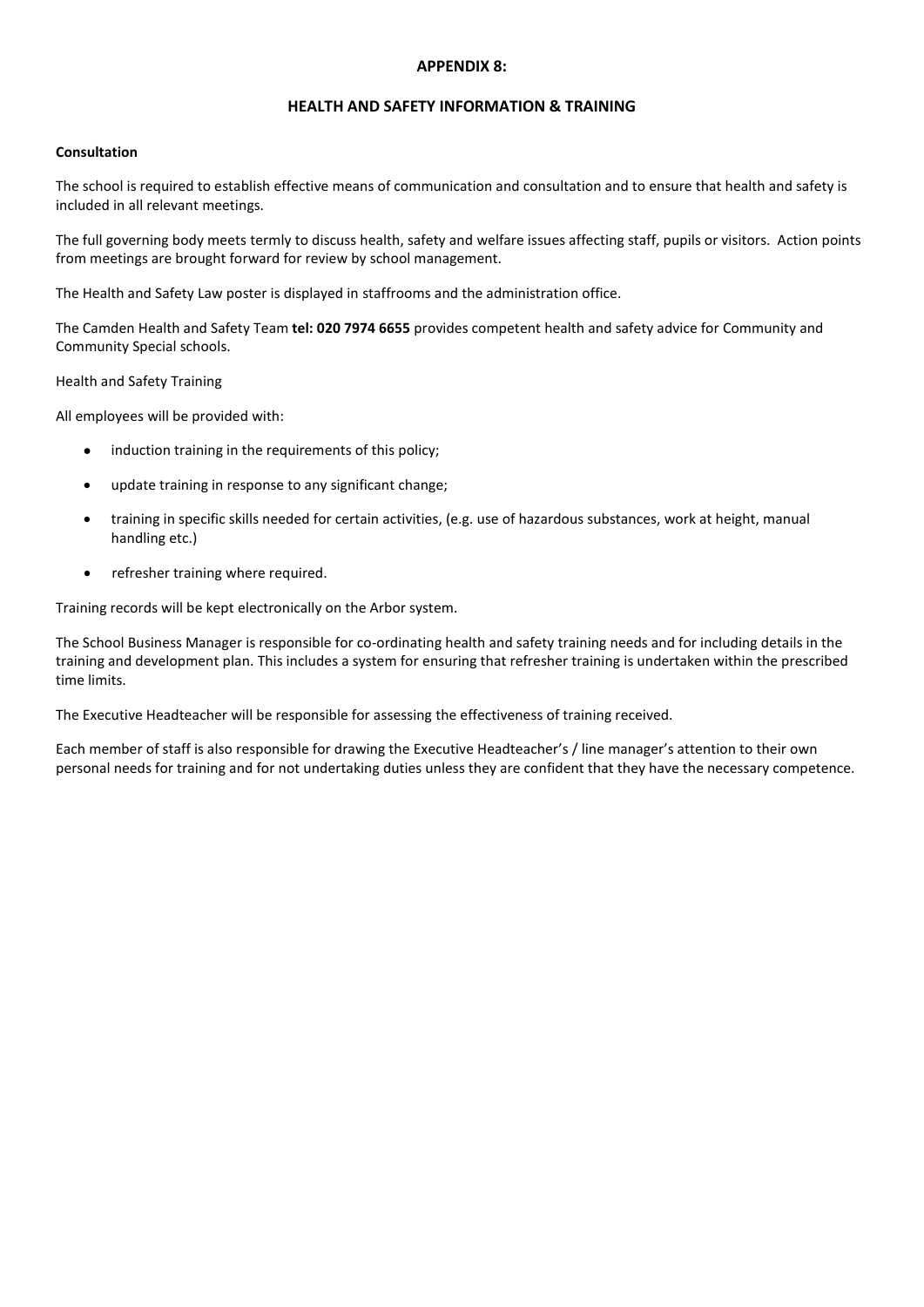#### **APPENDIX 9:**

#### **PERSONAL SAFETY / LONE WORKING**

The school believes that staff should not be expected to put themselves in danger and will not tolerate violent / threatening behaviour to its staff.

Staff will report any such incidents to the Executive Headteacher. The school will work in partnership with the LA and police where inappropriate behaviour/ individual conduct compromises the school's aims in providing an environment in which the pupils and staff feel safe.

#### **Lone working**

Staff are encouraged not to work alone in school. Work carried out unaccompanied or without immediate access to assistance should be risk assessed to determine if the activity is necessary.

#### **Work involving potentially significant risks (for example work at height) must not be undertaken whilst working alone.**

Staff working outside of normal school hours must obtain permission of the Executive Headteacher and register with site staff / sign in and out of the school premises.

Where lone working cannot be avoided staff should ensure they have means to summon help in an emergency e.g. access to a telephone or mobile phone etc.

For staff conducting home visits, expected control measures would include: mobile phone contact, notifying a colleague of visit details, expected time of return / end time and arrangements for contacting etc. Where there are known risks which may affect staff safety staff should not visit alone.

#### **School staff responding to call outs**

Nominated key holders attending empty premises where there has been alarm activation should do so with a colleague if possible. They should not enter the premises unless they are sure it is safe to do so. Key holders will attend the site during out of hours (6.30pm – 6.30am Monday to Friday, or all weekend and bank holidays).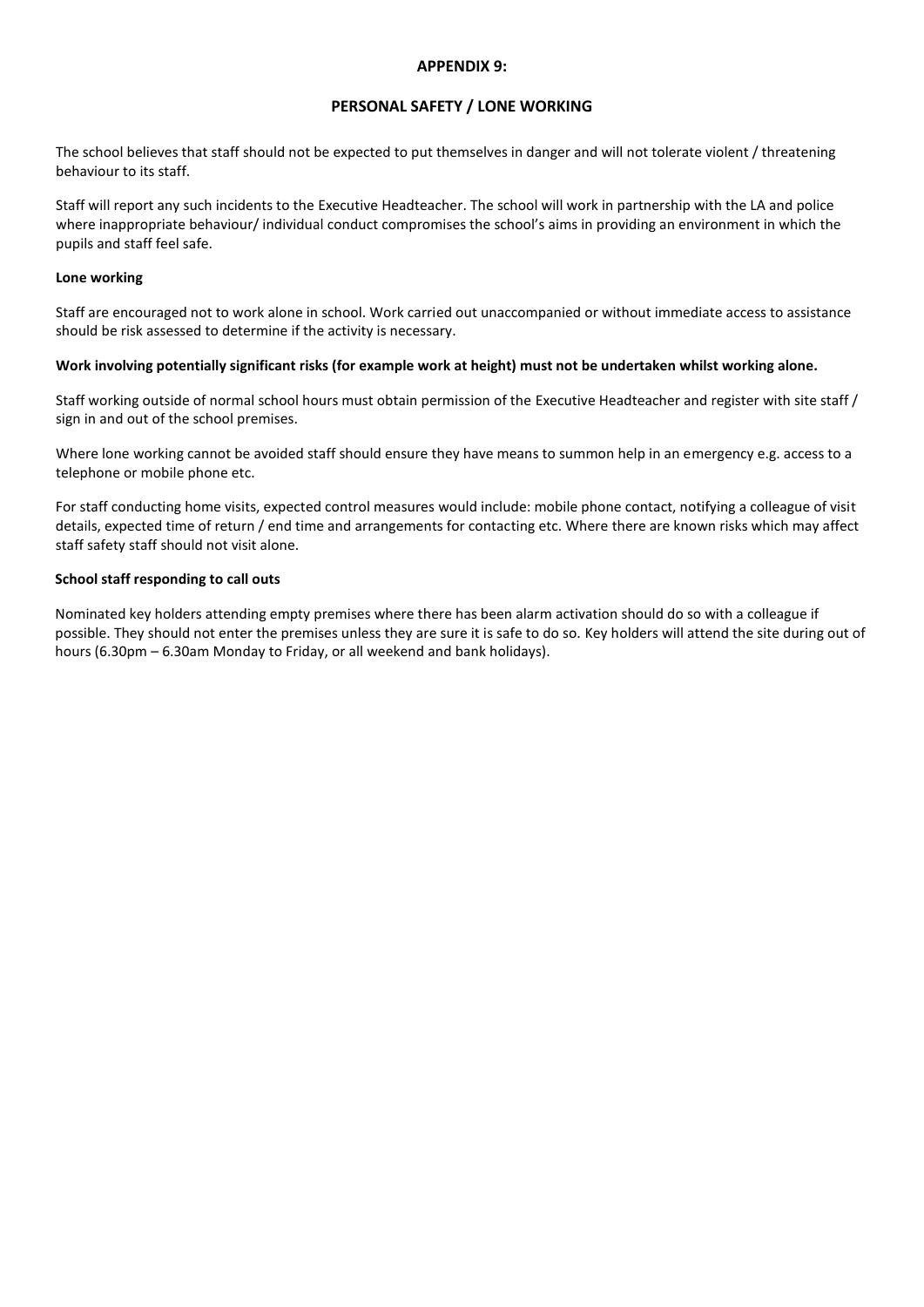#### **APPENDIX 10:**

#### **PREMISES AND WORK EQUIPMENT**

All staff are required to report any problems found with plant/equipment to the SSO's. Defective equipment will be clearly marked and taken out of service by storing in a secure location pending repair / disposal.

The SSO's are responsible for identifying all plant and equipment in an equipment register and ensuring that any specific training or instruction needs, personal protective equipment requirements are identified and relevant risk assessments conducted where required.

Equipment restricted to those users who are authorised / have received specific training is labelled accordingly.

#### **Planned maintenance / inspection**

Regular inspection and testing of school plant and equipment is conducted to legislative requirements by competent contractors. Records of such monitoring will be kept in designated logbooks on site. The SSO's are responsible for ensuring logbook is maintained and kept up to date.

#### **Curriculum Areas**

Subject Co-ordinators are responsible for ensuring maintenance requirements for equipment in their areas are identified and implemented.

#### **Electrical Safety**

All staff will conduct a visual inspection of plugs, cables and electrical equipment prior to use. Defective equipment will be reported to the SSO's.

All portable items of electrical equipment will be subject to formal inspection and testing (Portable Appliance Testing (PAT)) on an identified cycle (dependent upon the type of equipment and the environment it is used in). All earthed equipment (class 1) and cables attached to such equipment will be tested annually.

This inspection and testing will be conducted by an external contractor, the frequency of inspection and testing is annually.

The Site Manager and School Business Manager are responsible for keeping an up-to-date inventory of all relevant electrical appliances and for ensuring that all equipment is available for testing

Personal items of equipment (electrical or mechanical) should not be brought into the school without prior authorisation and must be subjected to the same tests as school equipment.

A fixed electrical installation test (fixed wire test) will be conducted by Camden FM on a 5 year cycle.

Camden FM also undertake annual thermal imaging for distribution boards to ensure mains wiring is in good condition.

#### **Outdoor Play Equipment**

Outdoor play equipment will only be used when appropriately supervised.

The SSO's will conduct a formal and recorded termly inspection of the equipment.

An external inspection of play equipment takes place annually.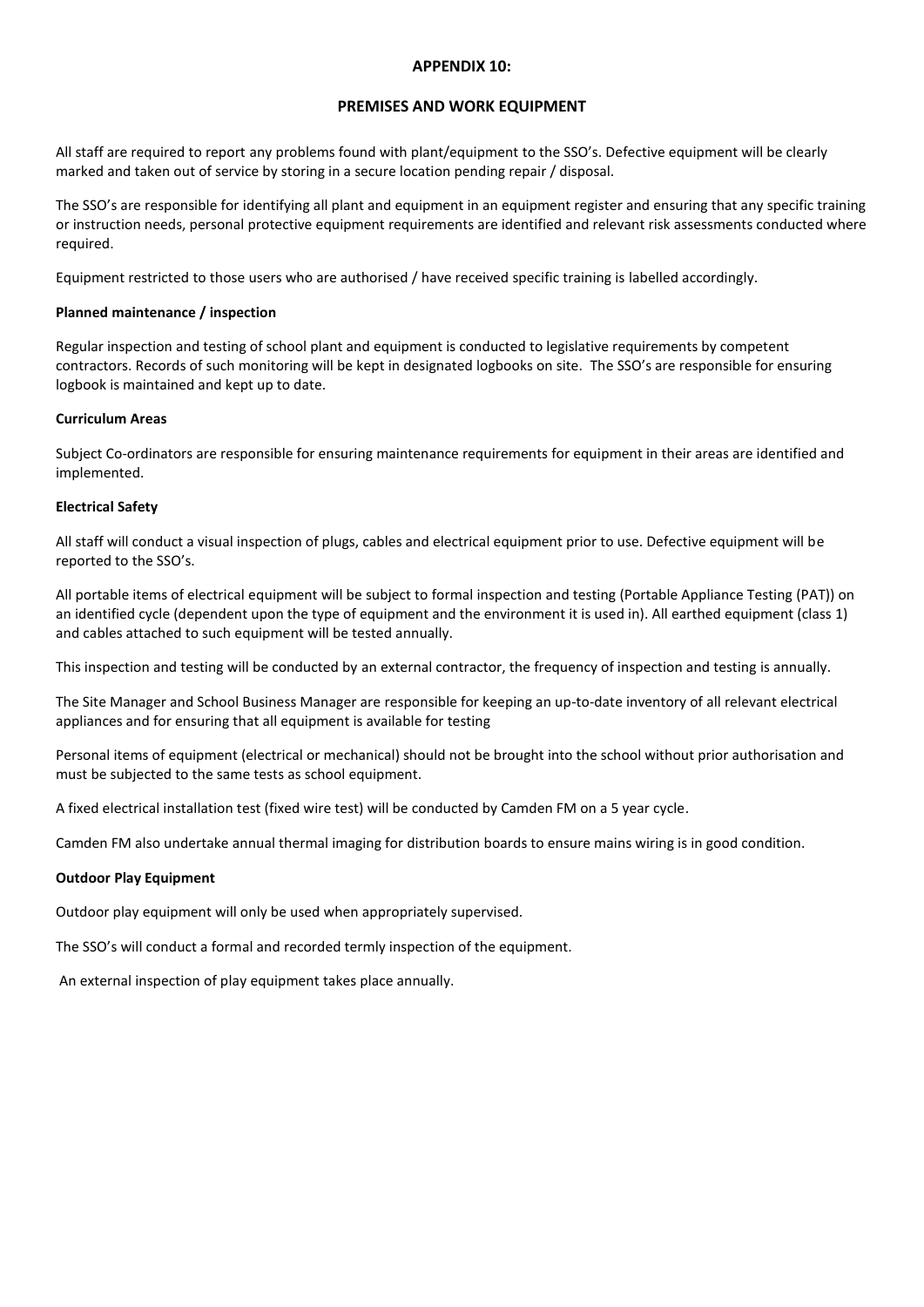#### **APPENDIX 11:**

#### **FLAMMABLE AND HAZARDOUS SUBSTANCES**

Every attempt will be made to avoid, or choose the least harmful of, substances which fall under the *"Control of Substances Hazardous to Health Regulations 2002"* (COSHH Regulations).

Within curriculum areas (in particular science and DT) subject leads are responsible for COSHH and ensuring that an up to date inventory and model risk assessments contained in the relevant national publications are in place. (CLEAPSS, Association for Science Education's "Topics in Safety" etc.)

In all other areas the establishments nominated person(s) responsible for substances hazardous to health is the SSO.

They shall ensure:

- an inventory of all hazardous substances used on site is compiled and regularly reviewed.
- material safety data sheets are obtained from the relevant supplier for all such materials.
- If required, full COSHH risk assessments are conducted and communicated to staff exposed to the product/substance.
- all chemicals are appropriately and securely stored out of the reach of children
- all chemicals are kept in their original packaging and labelled (no decanting into unmarked containers).
- suitable personal protective equipment (PPE) has been identified and available for use. PPE is to be provided free of charge where the need is identified as part of the risk assessment.

Where persons may be affected by their use on site, Paul Allen is responsible for ensuring that COSHH assessments are available from contractors *(this applies to both regular contracts such as cleaners and caterers and from builders, decorators, flooring specialists, etc.*).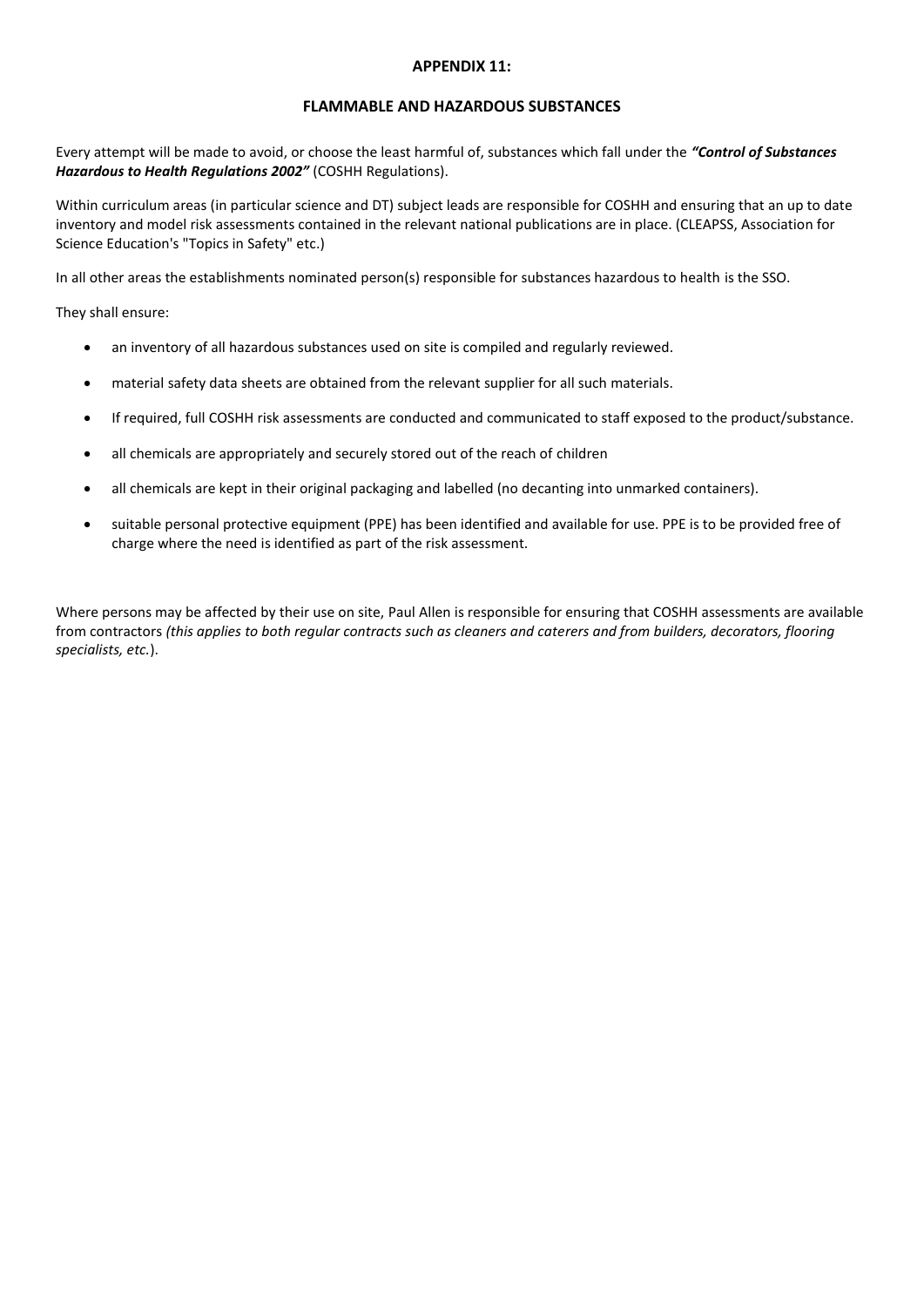#### **APPENDIX 12:**

#### **ASBESTOS MANAGEMENT**

An asbestos survey and management plan is in place for the school in accordance with Camden's [asbestos policy.](https://my.uso.im/drive/folder/0) The school's most recent asbestos management survey was conducted in February 2021.

The school's asbestos management folder (including school plans, asbestos survey data and site specific management plan) is held in in the main school office.

The Executive Headteacher will ensure that all school staff (including those such as catering and cleaning staff who may be employed by others) are made aware of the location of asbestos containing materials (ACM) within their work areas.

**Under no circumstances must staff drill or affix anything to walls without first obtaining approval from the School's Asbestos Authorising Officer** (Even stapling / pushing a drawing pin into ACM may result in the release of fibres into the air.)

Any damage to materials known or suspected to contain asbestos should be reported to the SSO's who will contact Camden's Asbestos Compliance Officer, Scott Senior on 0207 9745053 or via email at [Scott.Senior@camden.gov.uk.](mailto:Scott.Senior@camden.gov.uk)

The school's Asbestos Authorising Officers are the SSOs, and refresher training is required 3 yearly.

Prior to **any** work commencing on the fabric of the building or fixed equipment (e.g. boilers, kilns etc.), either by contractors or school staff, one of the asbestos authorising officers **must** check the asbestos log and establish whether permission to work can be given.

The Executive Headteacher / asbestos authorising officers shall ensure:

- That the asbestos management folder is consulted at the earliest possible opportunity and that **all** work affecting the fabric of the building or fixed equipment is entered in the **AMP01 - Permission to Work Form** and signed by those undertaking the work.
- A visual inspection of asbestos containing materials remaining on site is conducted and recorded (legal requirement to do so annually as a minimum) using the **AMP02 – Inspections Records Form**.
- The limitations of the management survey and areas of the building that have **not** been surveyed are understood and considered as part of the permission to work process e.g. areas above 3m in height, within ceiling voids (where panels / tiles are fixed), floor voids and ducts etc.
- All records pertaining to asbestos are effectively maintained and retained (legal requirement to do so for a period of 40 years)
- The school's asbestos management plan is kept up to date and that any asbestos works (removal, new project specific surveys etc.) are notified to the LA via Camden's Asbestos Compliance Officer.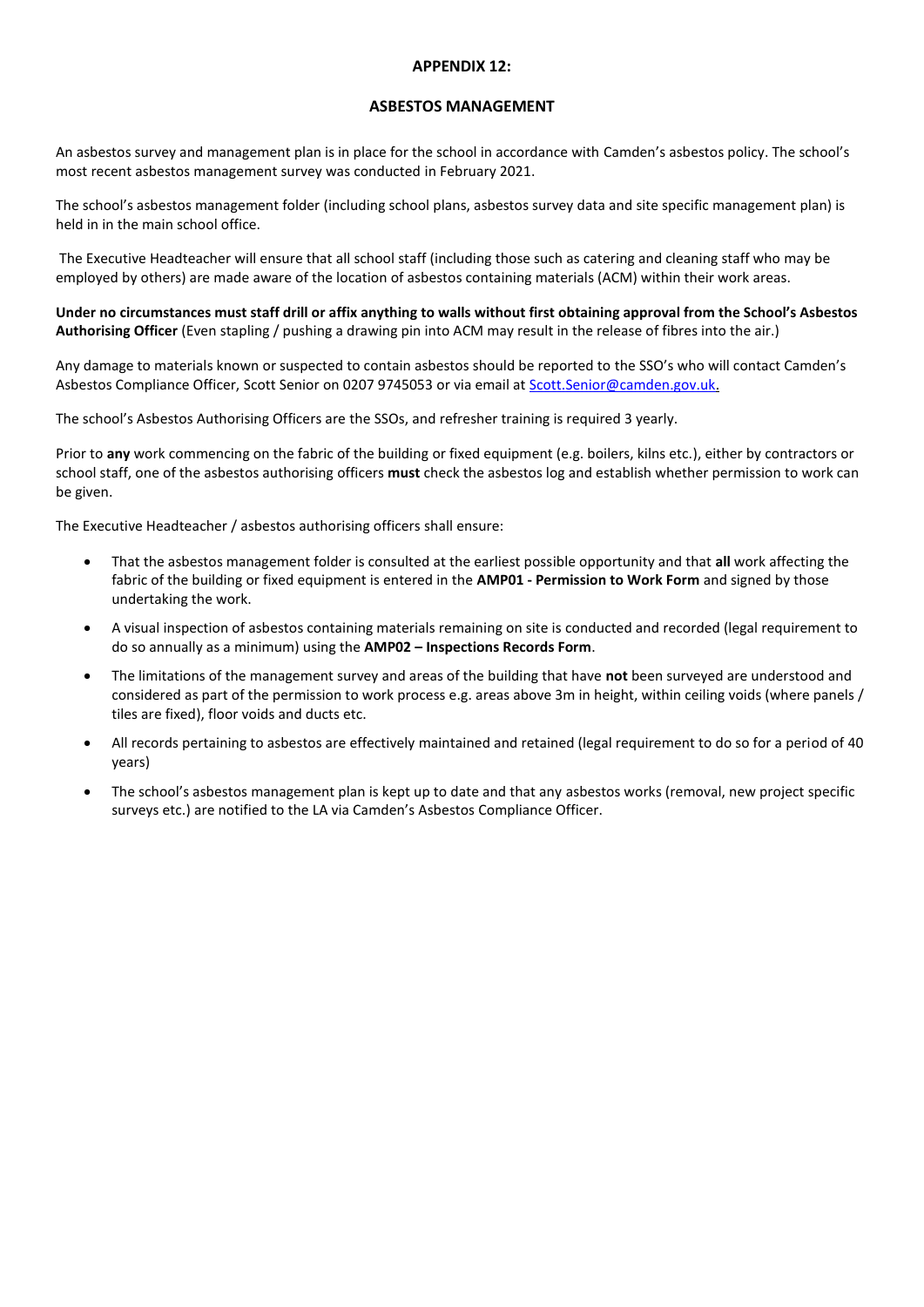#### **APPENDIX 13:**

#### **LIFTING AND HANDLING**

Generic risk assessments for regular manual handling operations are undertaken and staff are provided with information on safe moving and handling techniques.

#### *Staff should ensure they are not lifting heavy items and equipment unless they have received training and/or equipment in order to do so safely.*

All manual handling activities which present a significant risk to the health and safety of staff, will be reported to the Executive Headteacher and where such activities cannot be avoided a risk assessment will be conducted to ensure such risks are adequately controlled. A copy of this assessment will be provided to employees who must follow the instruction given when carrying out the task.

#### **Paediatric Moving and Handling**

All staff who move and handle pupils have received appropriate training (both in general moving and handling people techniques and specific training on any lifting equipment, hoists, slings etc. they are required to use).

All moving and handling of pupils has been risk assessed and recorded by a competent member of staff. Equipment for moving and handling people is subject to inspection on a **6 monthly** basis by a competent contractor.

#### **APPENDIX 14:**

#### **CONTRACTOR MANAGEMENT**

All contractors used by the school shall ensure compliance with relevant health and safety legislation, guidance and good practice. All contractors must report to school office where they will be asked to sign the visitors book and wear an identification badge. Contractors will be issued with guidance on emergency procedures, relevant risks, and local management arrangements.

The SSO's are responsible for monitoring areas where the contractor's work may directly affect staff and pupils and checking whether expected controls are in place and working effectively.

#### **School managed projects**

*Where the school undertakes construction and building works projects directly, the governing body are considered the 'client' and therefore have additional health and safety responsibilities to consider before starting works.* 

*Such projects are managed by the Executive Headteacher and Chair of Governors, who will ensure that landlord's consent has been obtained and, where applicable, all statutory approvals, such as planning permission and building regulations have been sought. For maintained schools, the landlord is the Local Authority. Schools are required to notify the Authority when they are proposing works that will affect the layout or operation of the building. A form for requesting landlord's consent, entitled 'Building Changes Notification Form', and accompanying explanatory notes has been distributed to schools via Camden Learning. Further information can be obtained by contacting Property & Contracts on 020 7974 4547.* 

*Under CDM 2015, certain construction work must be notified to the Health and Safety Executive (HSE). For further information and guidance on CDM 2015 contact: Schools' Health and Safety Advisor on 020 7974 5672.*

The school, contractor(s) and any subcontractor(s) involved will exchange relevant information regarding the work activities and agree the risk assessment and safe systems of work to be used prior to works commencing on site. **Contractors will be asked to provide risk assessments and method statements specific to the site and works to be undertaken.**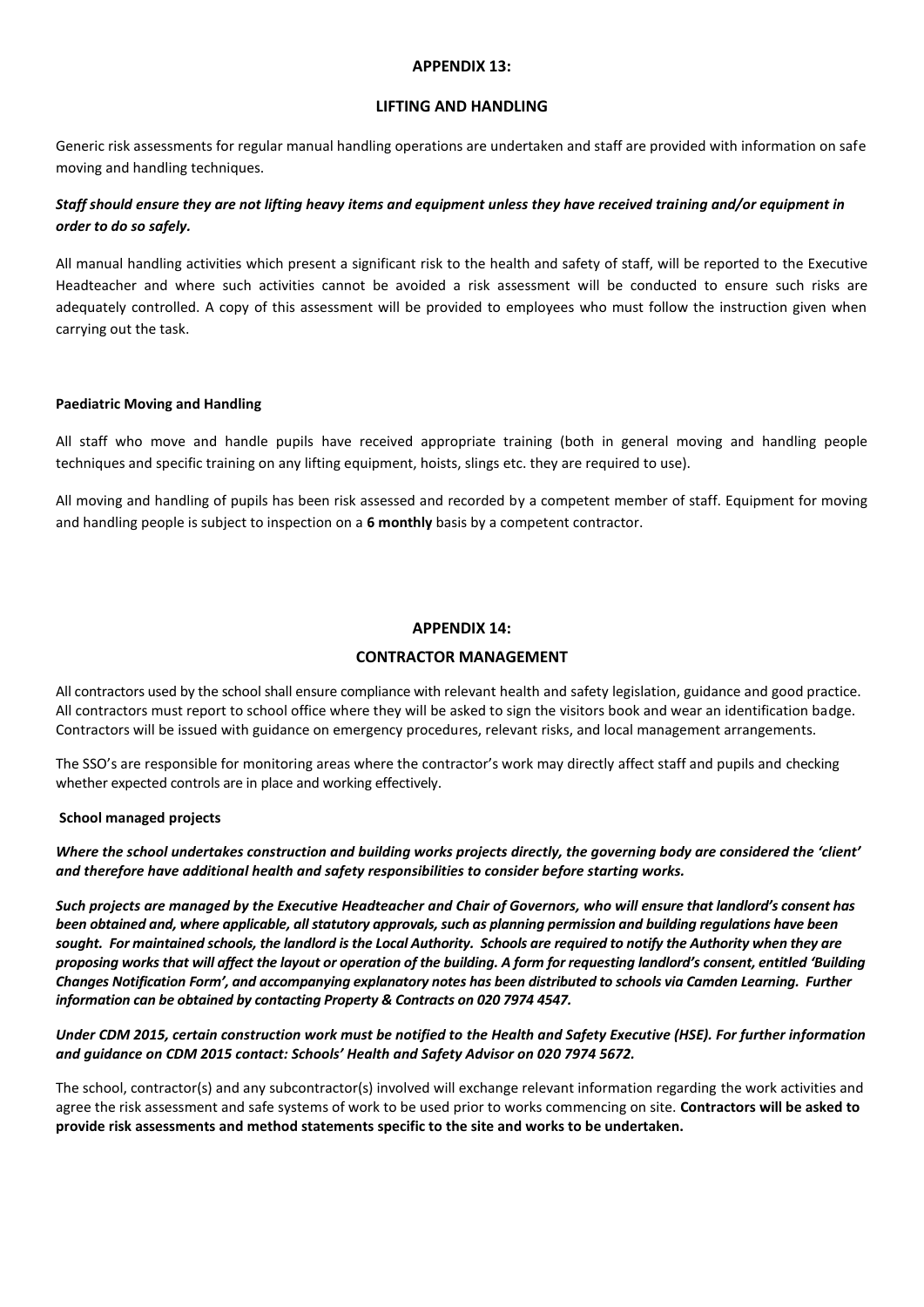#### **APPENDIX 15:**

#### **WORK AT HEIGHT**

Working at height can present a significant risk, where such activities cannot be avoided a risk assessment will be conducted to ensure such risks are adequately controlled. A copy of this assessment will be provided to employees authorised to work at height.

When working at height (including accessing storage or putting up displays) appropriate stepladders or kick stools are to be used. Staff must not climb onto chairs etc.

Only those persons who have been trained to use ladders safely may use them. Basic instruction is provided to all staff who use ladders / stepladders.

Formal training on work at height, use of ladders, mobile tower scaffolds etc. will be provided where a significant risk is identified as part of an individual's role e.g. site staff, drama, ICT technician etc.

The establishments nominated person(s) responsible for work at height is the School Business Manager.

The nominated person(s) shall ensure:

- all work at height is properly planned and organised;
- the use of access equipment is restricted to authorised users;
- all those involved in work at height are trained and competent to do so;
- the risks from working at height are assessed and appropriate equipment selected;
- a register of access equipment is maintained and all equipment is regularly inspected and maintained;
- any risks from fragile surfaces is properly controlled.

#### **APPENDIX 16:**

#### **DISPLAY SCREEN EQUIPMENT (DSE)**

All staff who use computers daily, as a significant part of their normal work *(significant is taken to be continuous / near continuous spells of an hour or more at a time*) e.g. admin / office staff shall have a DSE assessment carried out.

Staff identified as DSE users are entitled to an eyesight test for DSE use every 2 years by a qualified optician (and corrective glasses if required specifically for DSE use). From 1<sup>st</sup> of April 2019, Camden Council will no longer cover the cost of eyesight tests. Schools will be expected to make provision to pay for eyesight tests in their individual budgets.

Advice on the use of DSE is available in the [Education Health and Safety Document Library.](http://schoolsupportservices.camden.gov.uk/document-library/service/36/human-resources-payroll-and-health-and-safety/33/health-and-safety/?fdGotoPage_Documents_33=4)

#### **APPENDIX 17:**

#### **LETTINGS / SHARED USE OF PREMISES**

School lettings are managed by the School Business Manager.

A copy of the lettings policy can be obtained in the admin office.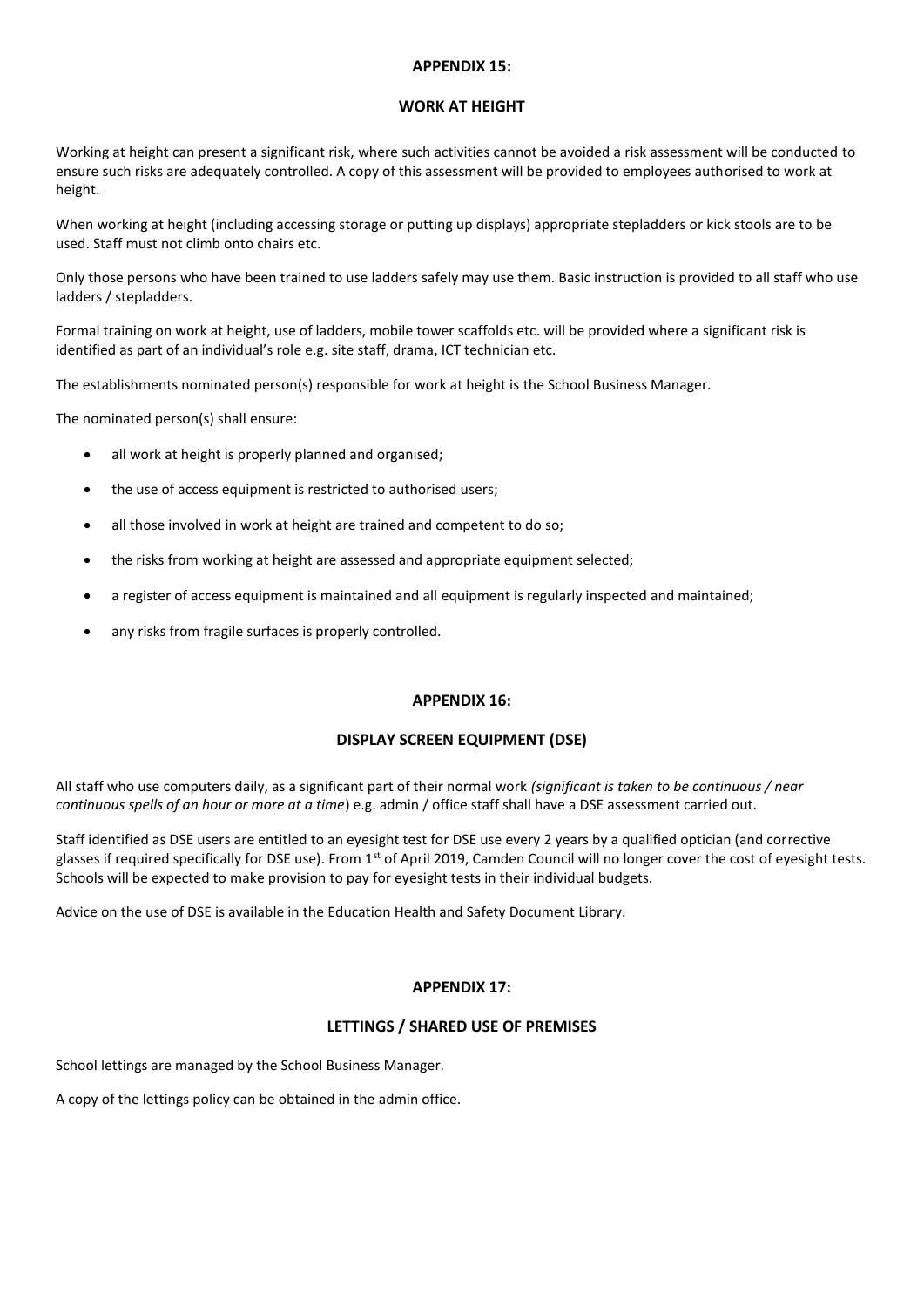#### **APPENDIX 18:**

#### **VEHICLES ON SITE**

Vehicular access to the school is restricted to school staff and visitors only and not for general use by parents / guardians when bringing children to school or collecting them.

Access to the school must be kept clear for emergency vehicles.

The vehicle access gate must not normally be used for pedestrian access.

#### **APPENDIX 19:**

#### **MINIBUSES**

There are no minibuses driven by staff at Torriano Primary School. All employees who drive a minibus must have undertaken a theoretical training and assessment course.

#### **APPENDIX 20:**

#### **STRESS / WELLBEING**

The school and governing body are committed to promoting high levels of health and well-being and recognise the importance of identifying and reducing workplace stressors through risk assessment, in line with the HSE and LBC management standards.

There are systems in place within the school for responding to individuals concerns including performance management meetings, appraisals, mentoring for NQTs etc.

#### **APPENDIX 21:**

#### **LEGIONELLA MANAGEMENT**

The school complies with advice on the potential risks from legionella as identified in [Camden's Water Hygiene Policy for](http://schoolsupportservices.camden.gov.uk/document-library/service/36/human-resources-payroll-and-health-and-safety/33/health-and-safety/?fdGotoPage_Documents_33=2)  [Schools.](http://schoolsupportservices.camden.gov.uk/document-library/service/36/human-resources-payroll-and-health-and-safety/33/health-and-safety/?fdGotoPage_Documents_33=2)

A water risk assessment of the school is completed biennially by Camden FM and the SSO's are responsible for ensuring that the identified operational controls are being conducted and recorded in the school's water logbook.

This risk assessment will be reviewed where significant changes have occurred to the water system and/ or building footprint.

The risks from legionella are mitigated by basic operational controls and thus the following checks are recorded.

- Water is heated and stored to  $60^{\circ}$ C at calorifiers (any vessel that generates heat within a mass of stored water)
- Weekly flushing of seldom used outlets and all showers (with all outlets flushed after school holiday periods)
- Monthly temperature checks on sentinel outlets or other for hot water outlets and nearest and furthest to the CWST or mains for cold water taps, plus 20% of all other outlets over a 12 month period.
- Quarterly disinfection / descaling of showers
- Stored cold water tanks are inspected for compliance and temperature monitored on an annual basis by Camden FM.